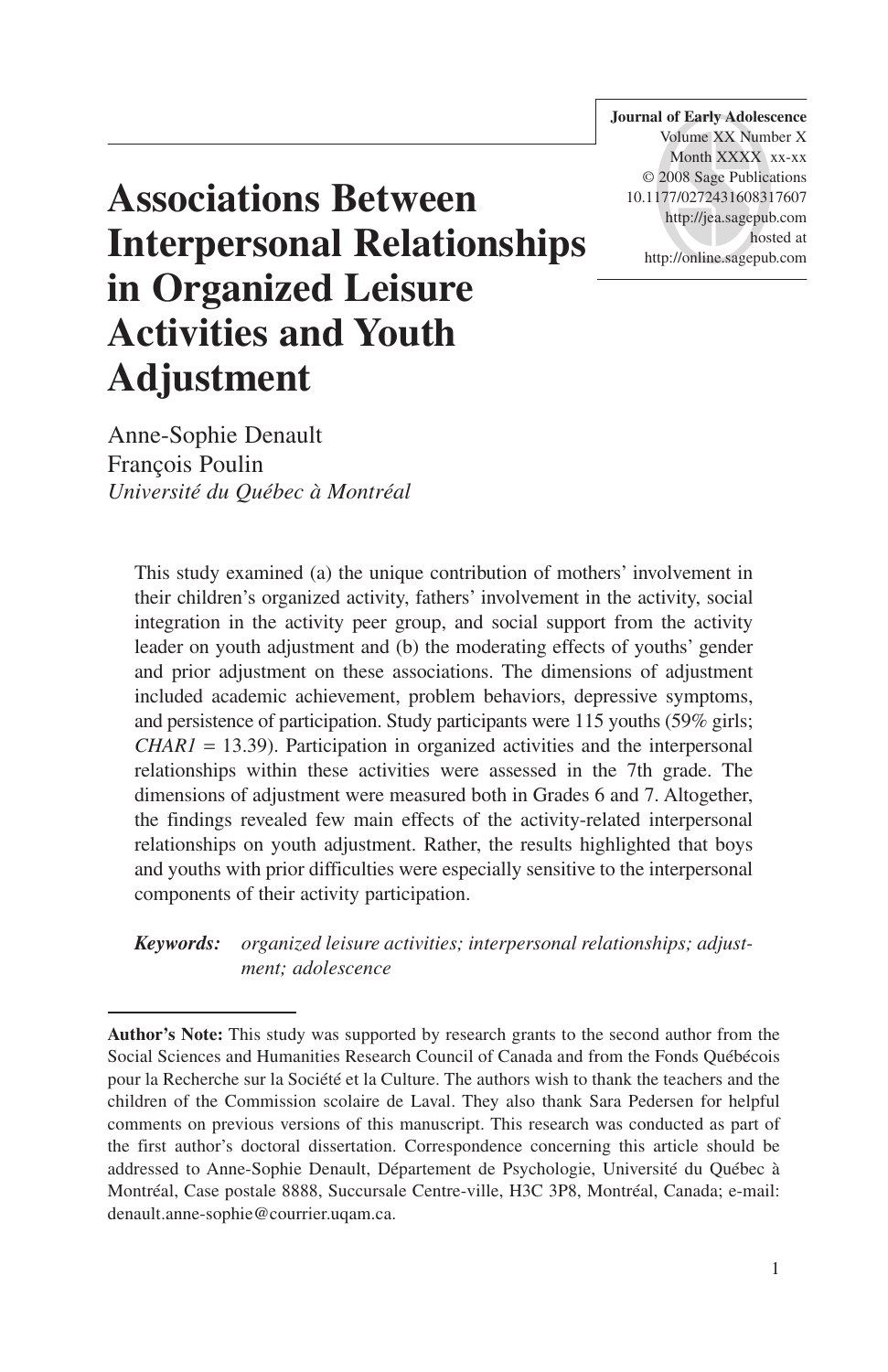#### 2 Journal of Early Adolescence

Adolescent development is influenced by interpersonal relationships  $\Lambda$  formed with significant others. These relationships take place in diverse ecological niches, such as the family, the peer group, and the school (Bronfenbrenner, 1979). Another social system in which many adolescents choose to engage and experience interpersonal relationships is organized leisure. Organized leisure consists of free-time activities at school or in the community and usually involves an adult leader, a peer group, rule-guided engagement, and regular participation (Larson, 2000; Mahoney & Stattin, 2000). Examples of such activities include sports, performing arts, and youth clubs. The developmental significance of these activities has been illustrated in a series of studies demonstrating that participation is associated with lower rates of school dropout (Mahoney & Cairns, 1997; McNeal, 1995), better educational performance and higher attainment (Barber, Eccles, & Stone, 2001; Eccles & Barber, 1999; Mahoney, Cairns, & Farmer, 2003), as well as low levels of antisocial behaviors (Mahoney & Stattin, 2000) and depressed mood (Mahoney, Schweder, & Stattin, 2002). However, participation has also been linked to risky behaviors, such as drinking alcohol and skipping school (Eccles & Barber, 1999).

Researchers have proposed different explanations to account for the various outcomes associated with participation in organized activities. At the individual level, developing identity, initiative, and specific skills, and dealing with challenges have been suggested as processes that could explain why participating youths are better adjusted than nonparticipants (Eccles & Barber, 1999; Larson, 2000). At the interpersonal level, participation in organized activities may entail the development of new or deepening of existing interpersonal relationships with parents, peers, and adult leaders, and these relationships might explain why youths benefit from their participation (Dworkin, Larson, & Hansen, 2003; Eccles & Barber, 1999; Fredricks et al., 2002; Hansen, Larson, & Dworkin, 2003; Larson, 2000; Mahoney et al., 2002). Larson and colleagues have promoted the importance of looking at various developmental experiences youths have in organized activities, including both personal and interpersonal experiences (Dworkin et al., 2003; Hansen et al., 2003; Pearce & Larson, 2006). However, few studies have empirically verified these theoretical propositions. This study focused specifically on the interpersonal relationships developed in the context of youth activity participation. Four relationships were especially of importance: (a) mothers' involvement in the activity, (b) fathers' involvement in the activity, (c) social integration in the activity peer group, and (d) support from the activity leaders. The goals of this study were to examine the associations between these interpersonal relationships and youths' adjustment and to examine possible moderators of these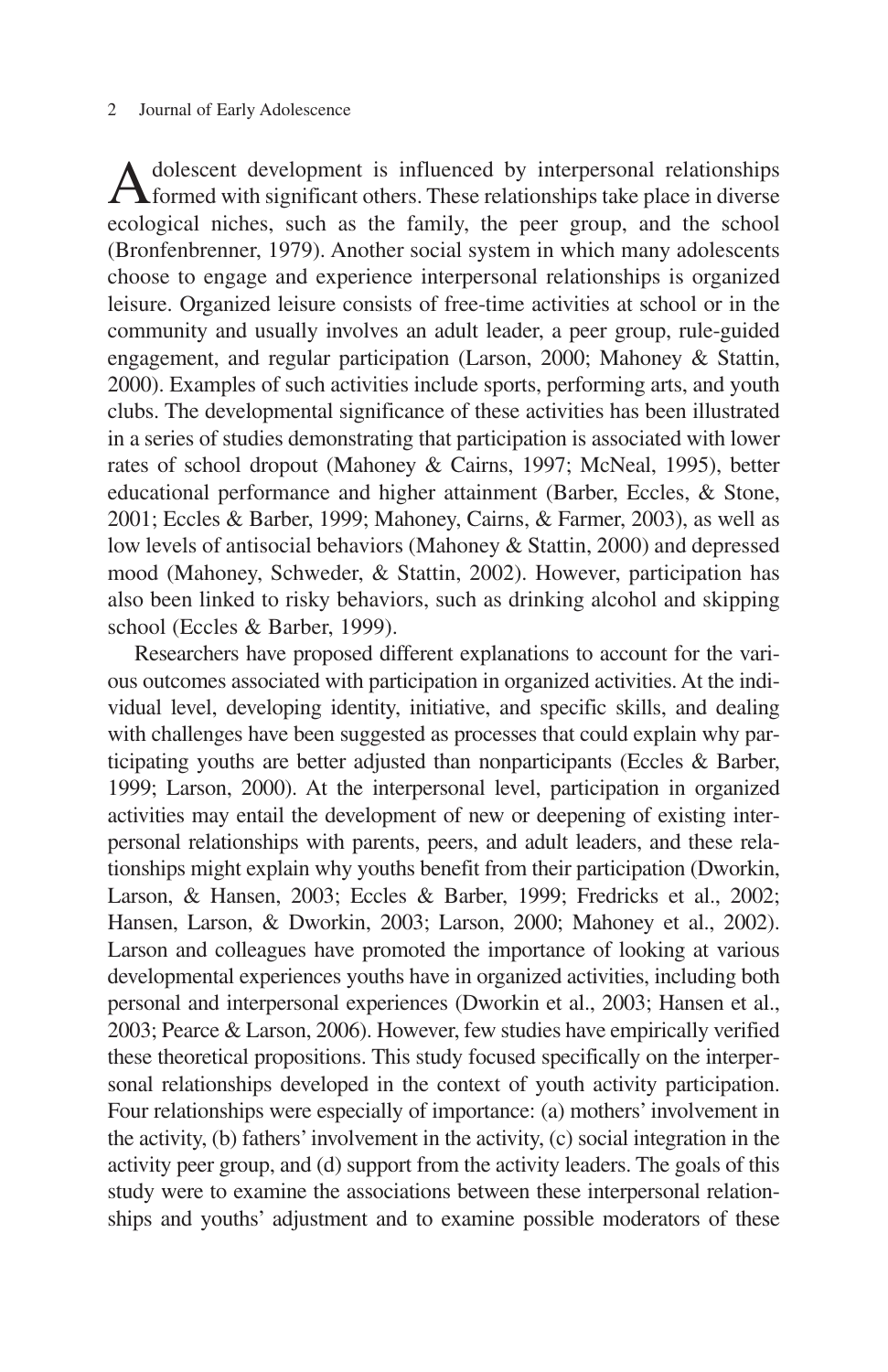associations. Each of the four relationships is described in the next sections followed by the description of potential moderators and the study objectives.

## **Mothers' and Fathers' Involvement in the Activity**

Parents are likely to be involved in various ways in their child's activities and this contribution might in turn improve the quality of parent–child relationships (Eccles & Gootman, 2002, p. 750; Mahoney & Stattin, 2000). For example, parents may provide him or her with support. Parent support and reinforcement of organized activities has been positively linked to youth activity participation (Anderson, Funk, Elliott, & Smith, 2003; Fletcher, Elder, & Mekos, 2000; Huebner & Mancini, 2003; Mahoney & Stattin, 2000; Simpkins, Davis-Kean, & Eccles, 2005). Parents may speak with the child about the activity or have direct contact with the activity leader. As a result, youths may feel supported in their participation efforts and this may foster further positive interactions between youths and their parents. Although the importance of parents in the context of organized activities has received recent empirical support less is known about the unique contributions of mothers and fathers. As emphasized by Updegraff, McHale, Crouter, and Kupanoff (2001), fathers may assume a more active role than mothers in spending time with youths and their peers, such as participating in extracurricular activities. Early adolescence is also a period particularly sensitive to same-sex socialization (Crouter, Manke, & McHale, 1995). Therefore, mothers' and fathers' involvement could bring unique contributions to participating youth adjustment.

## **Social Integration in the Activity Peer Group**

The activity peer group gives youths the opportunity to make new friends and relate with peers who would normally be outside of their network (Dworkin et al., 2003; Eccles & Barber, 1999; Fredricks et al., 2002; Patrick et al., 1999). These peers are considered a positive source of influence for youth adjustment. Researchers have suggested that organized activities may serve as a gateway to conventional (Mahoney & Cairns, 1997) and academically oriented peers (Barber, Stone, Hunt, & Eccles, 2005; Eccles, Barber, Stone, & Hunt, 2003). Moreover, because most activities involve group interactions, being part of that group and liked by the other members may be a key dimension of the adolescent social experience in organized activities. In their qualitative studies, Fredricks et al. (2002) and Patrick et al. (1999) found that the opportunity to see friends was decisive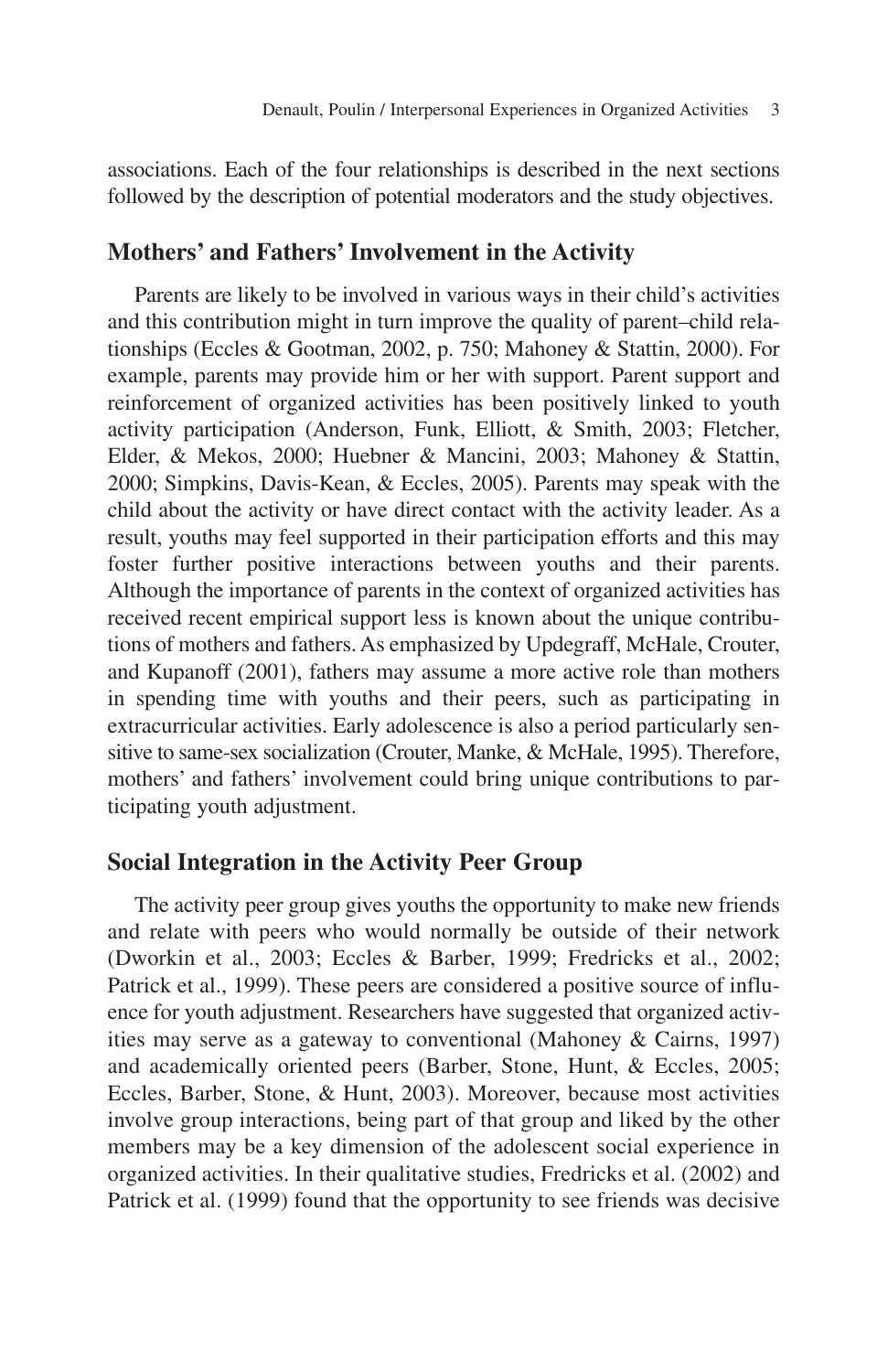for adolescents' persistence in participating over time. Thus, social integration in the activity peer group could provide youths with positive interpersonal experiences that may impact adjustment.

#### **Support From the Activity Leaders**

Youths interact with nonrelated adults when they participate in organized activities. Developing new connections with these adults can provide youths with an additional source of support and guidance (Dworkin et al., 2003; Rhodes & Spencer, 2005). Moreover, adolescents involved in extracurricular activities have access to a broader range of supportive adults than noninvolved peers (Eccles et al., 2003). Research on mentoring has found that supportive relationships with nonfamilial adults can act as a protective factor for youth development, especially for youths living in risky neighborhoods (Dubois, Holloway, Valentine, & Cooper, 2002; Grossman & Tierney, 1998; Luthar, Cicchetti, & Becker, 2000). In addition, Mahoney et al. (2002) found that perceived support from an activity leader, specifically, was associated with lower levels of depressed mood among participating youths. Therefore, the additional support from a caring adult that participating youths receive may contribute to their adjustment.

The previous review suggests that parents and activity peers and leaders are all likely to be part of the activity social ecology and contribute to the association between participation and youth adjustment. Few studies, however, have empirically tested the effects of these relationships on youth participation and adjustment. Moreover, no known studies have examined the unique contributions of each of these activity-related interpersonal relationships. Adolescents' multiple social relationships should be considered simultaneously because each of them meets different social needs (Vandell, 2000). Therefore, we examined whether mothers' and fathers' involvement in the activity, social integration in the activity peer group, and support from the activity leader could uniquely contribute to adjustment among participating youths.

#### **Potential Moderators**

Examining the unique contribution of the activity-related interpersonal relationships to youth adjustment may provide a limited understanding of the socialization experiences associated with participation in organized activities. Participating youths do not constitute a homogeneous group. Therefore, the association between the interpersonal relationships and youth adjustment may vary as a function of youths' characteristics. Accordingly,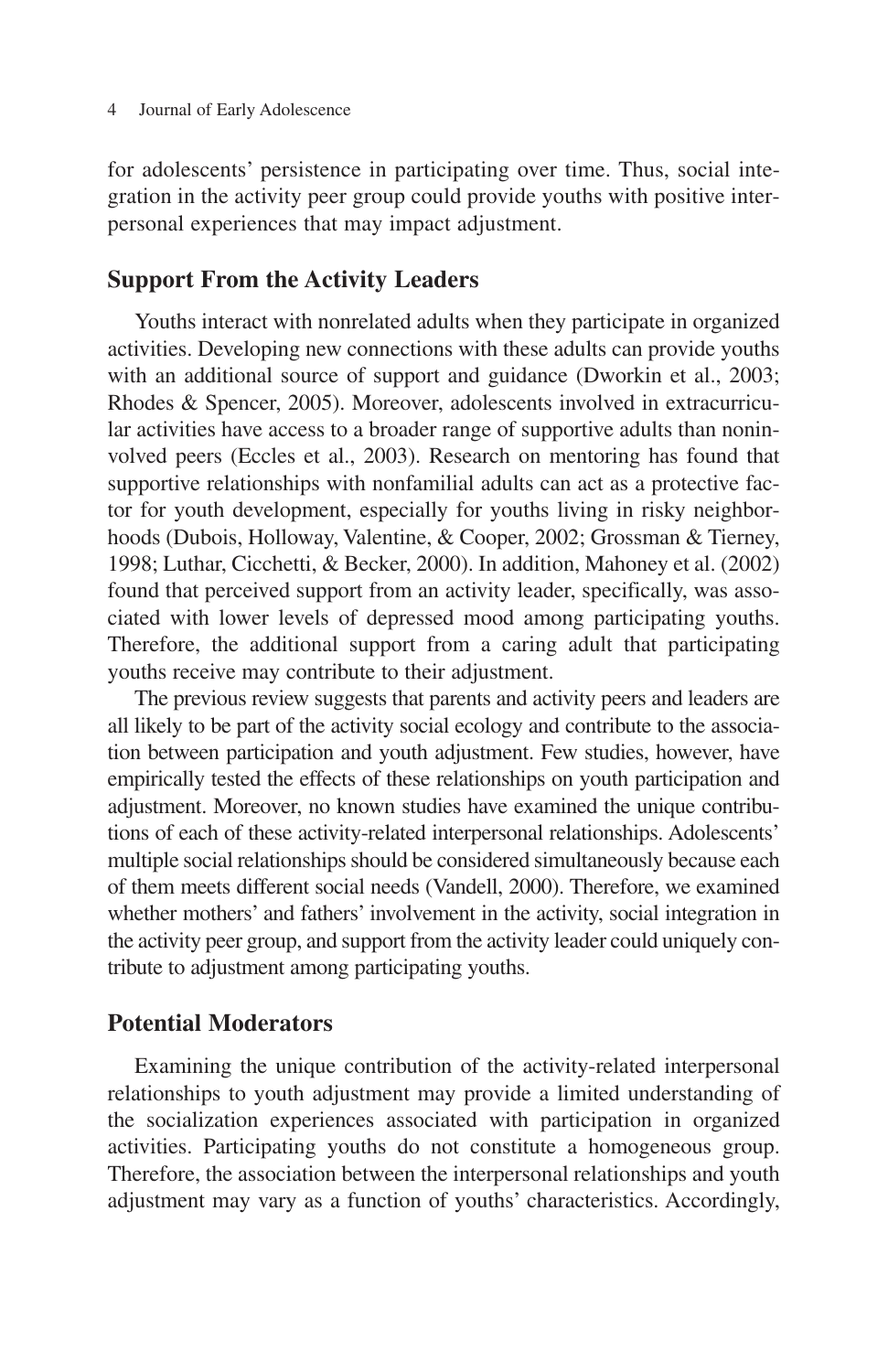we focus on gender and prior adjustment as potential youth-related moderators of this association. First, in their review on the effects of school-based activities for adolescent development, Feldman and Matjasko (2005) highlighted the importance of considering gender as an important moderator. Gender has usually been included as a control in previous studies. However, differences between boys and girls have recently been documented on participation outcomes (Denault & Poulin, 2006; Fredricks & Eccles, 2006; Gore, Farrell, & Gordon, 2001; Mahoney et al., 2003). In addition, participation in organized activities implies both dyadic (e.g., adult leader) and group (e.g., peers in the activity) interactions. Boys and girls may evolve differently in these levels of social interaction (Maccoby, 1990, 1998). Second, youths' adjustment prior to participation may also be important. Several researchers suggest that youths at risk for psychosocial maladjustment might be especially likely to benefit from organized activities (Darling, 2005; Darling, Caldwell, & Smith, 2005; Fredricks & Eccles, 2006; Mahoney et al., 2003). In line with this idea, youths with academic, externalizing, or internalizing problems prior to participation may benefit even more from the activity-related interpersonal input than youths without such difficulties.

Multiple dimensions of psychosocial adjustment were considered in this study. First, because previous studies (Barber et al., 2001; Eccles & Barber, 1999; Mahoney et al., 2002, 2003; Mahoney & Stattin, 2000) documented an association between activity participation and the following dimensions of adjustment, we investigated academic achievement, problem behaviors, and depressive symptoms. In addition, we examined the associations between these interpersonal relationships and youth participation persistence over time. Persistence is an important outcome since activity-related benefits might be augmented when youths participate for several years (Mahoney et al., 2003; Zaff, Moore, Papillo, & Williams, 2003).

#### **Study Goals**

Two research questions were investigated in this study. First, we examined the unique contributions of mothers' and fathers' involvement in the activity, social integration in the activity peer group, and support from the activity leader to youth adjustment. Second, we verified whether these associations were moderated by youths' gender and prior adjustment. In addition, because sociodemographic characteristics have been linked to youth activity participation (Huebner & Mancini, 2003; McNeal, 1998; Pedersen, 2005), we included family income as a covariate in all analyses. We also adjusted for prior participation during the previous year since it is likely to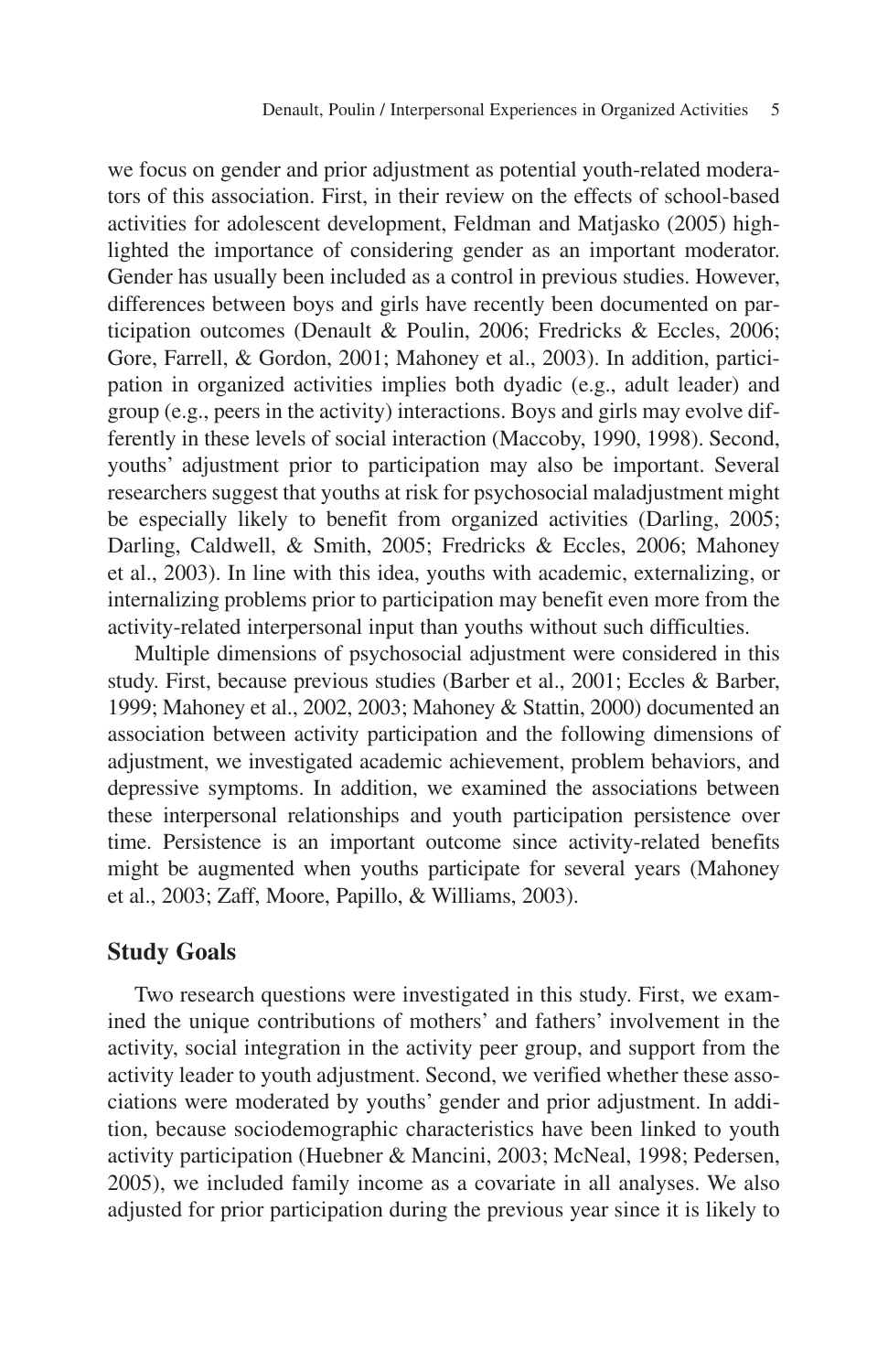affect both the interpersonal relationships and the outcomes related to participation. We expected that the higher the activity-related interpersonal relationships would be the better participating youths' adjustment would be (i.e., better grades, less problem behaviors, less depressive symptoms, and longer persistence). In addition, because of same-sex socialization, we expected mothers' involvement to be more significant for girls' adjustment and fathers' involvement to be more significant for boys' adjustment. We also expected that social integration in the activity peer group would be more important for boys' adjustment (group), whereas support from the activity leader would be more important for girls' adjustment (dyad). Finally, youths with prior adjustment difficulties were expected to benefit more from these interpersonal experiences than youths without such difficulties.

# **Method**

#### **Participants**

Participants were part of an ongoing longitudinal study on adolescent social development that started in Grade  $6 (n = 390)$ . Youths were drawn from eight elementary schools from four distinct districts representing different socioeconomic status (SES) backgrounds of a city of 350,000 residents in the province of Quebec, Canada, where criminality and unemployment rates are slightly lower than the provincial mean level. The data used in this article were collected in Year 1 (spring of the 6th grade) and Year 2 (fall and spring of the 7th grade) of this longitudinal study. A subsample of 115 youths and their parents were included in the current study (59% girls;  $X_{\text{age}} = 13.39$ ,  $SD = 0.43$ ). Seventy percent of these families had an income over Can\$55,000 before taxes and 78% of mothers and 99% of fathers had at least a part-time job. Mothers and fathers had \_ \_ similar levels of education  $(X = 13.50, SD = 2.45; X = 13.77, SD = 3.40,$ respectively). The sample was ethnically homogeneous. Most youths were White and French speaking (95%).

The 115 participating families were recruited from the larger sample size as follows. First, because the focus of this study was on the interpersonal relationships within youth activity participation, only youths who participated in at least one organized activity in the 7th grade were selected  $(n = 271)$ . Among these participating youths, 68% had available parent data  $(n = 185)$ . However, because part of our assessment was based on mothers' and fathers' reports, only families for which both parents reported on their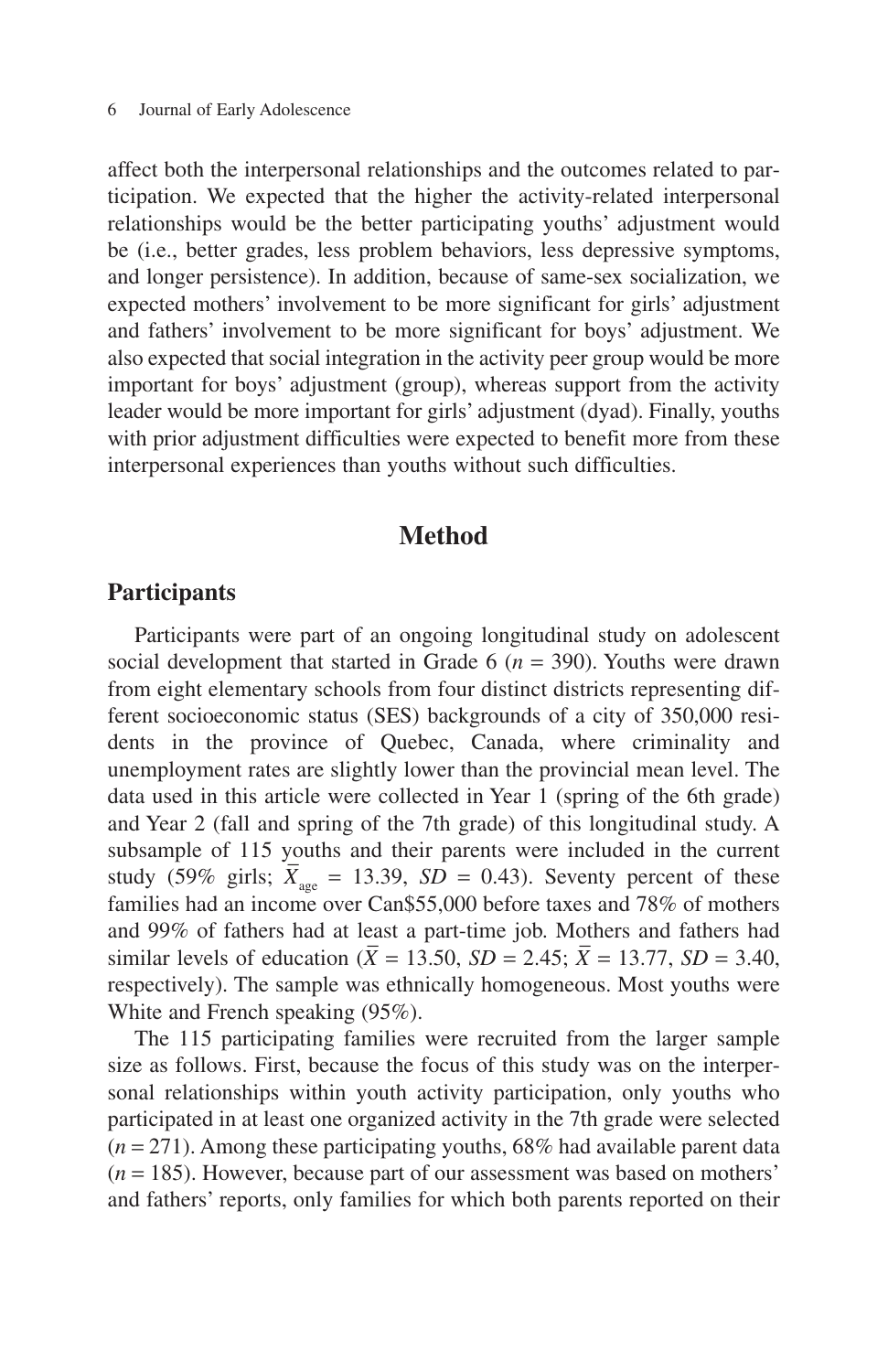involvement in the activity were selected. The participating youths in the final sample  $(n = 115)$  differed from the participating youths without complete parent data  $(n = 156)$  on three of the four outcomes. They had higher school grades, less problem behaviors, and they persisted in their activity for a higher number of years, that is,  $t(267) = 4.42$ ,  $p < .001$ ;  $t(270) = -2.28$ ,  $p < .05$ ;  $t(210) = 2.51$ ,  $p < .05$ , respectively.

#### **Procedure and Design**

A trained team of research assistants carried out data collection in the classrooms. In elementary school (Grade 6), measures were administrated to youths in the classroom. In high school (Grade 7), youths had to leave their classroom to complete the questionnaires in small groups. During the assessment period, teachers left the room and filled out questionnaires. For parents' data, the measures were sent home with a prepaid self-addressed return envelope.

Participation in organized activities was measured during the school year of the 7th grade (fall and spring). In the fall of the 7th grade, youths were provided with a list of organized activities and asked to indicate all the organized activities in which they were currently involved. A target activity was selected for each participating youth (see selection criteria in the Measures section). In the spring of the 7th grade, we asked youths and their parents to report on the interpersonal relationships for this target activity over the school year. Youths' academic achievement, problem behaviors, and depressive symptoms were measured in the spring of the 7th grade. For the persistence of participation variable, the longitudinal design of this study allowed us to assess it until Grade 10. The dimensions of adjustment were also measured in the 6th grade and these data were used to create the prior adjustment moderators. For these moderators, youths were divided in two groups, *less adjusted* and *better adjusted*, on each dimension of adjustment. The decision to create groups was based on the work of Mahoney and colleagues (Mahoney, 2000; Mahoney & Cairns, 1997; Mahoney et al., 2003).

#### **Measures**

*Participation in the target activity*. For youths simultaneously involved in more than one activity, we assessed the interpersonal relationships for only one activity. The selection of this target activity was done in three steps. In the first step, youths were provided with a list of activities and asked to identify all the organized activities in which they were participating. In the second step, youths had to complete a brief questionnaire regarding each activity. The items tapped the frequency of participation (from *once a week*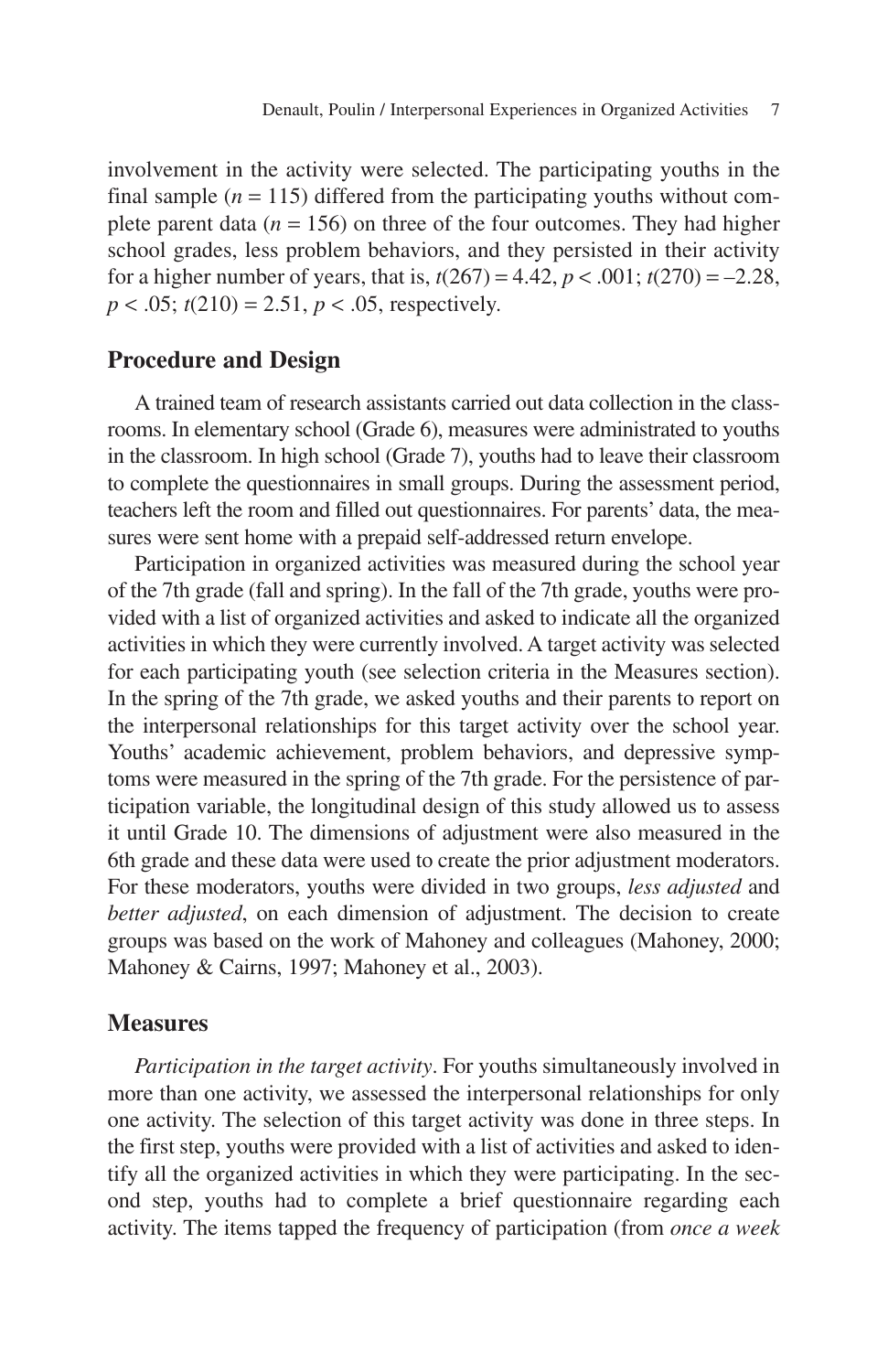#### 8 Journal of Early Adolescence

to *less than once a month*), the number of hours of participation (from *less than 1 hour* to *more than 10 hours*), the presence of an adult activity leader (*yes* or *no*), the presence of rules (*yes* or *no*), and the number of youths in the activity. In addition, adolescents who were involved in more than one activity were asked to indicate the order of preference of their activities. To determine if the activities listed met the definition of an organized activity, the following criteria were applied: (a) regular frequency of participation (*at least once a month*), (b) presence of an adult activity leader, and (c) ruleguided engagement (Larson, 2000; Mahoney & Stattin, 2000). Only the activities that met these criteria were considered *organized* activities in the current study. After applying these criteria, 54% of youths in our sample reported participating in more than one organized activity. For these youths, a target activity was identified according to the following criteria: (a) the target activity was the activity in which the youth participated most intensely (i.e., for the greatest number of hours per week), (b) the youth engaged in the target activity with other peers, and (c) if more than one activity met these two criteria, the youth's preferred activity was chosen. Youths and their parents then filled out a detailed questionnaire referring to this activity. The most frequent activities were dance (16%), ice hockey (10%), scouts (9%), band  $(5\%)$ , and soccer  $(5\%)$ .

#### **Interpersonal Relationships Within the Target Activity**

*Mothers' and fathers' involvement.* This measure was based on the work of DeJong and Walker (2002) and Hoover-Dempsey et al. (2001). Mothers and fathers received a questionnaire on which their child's target activity was identified. They were asked to think specifically about that activity in answering the questions. Mothers and fathers completed the measure separately. The five involvement items were rated on a 6-point Likert-type scale. Response options ranged from 1 (*not at all*) to 6 (*once a week*). The items were, "I talked about this activity with my child," "I talked with my child's activity leader about my child's participation in this activity," "I helped my child practice the skills related to this activity," "I encouraged my child to practice skills related to this activity at home," and "I contacted the adult activity leader if I had questions about this activity." Values were averaged across items and within raters  $(X = 3.48, SD = 1.26$  for mothers;  $X = 3.33$ ,  $SD = 1.40$  for fathers;  $r = .36$ ,  $p < .001$ ). The reliability coefficient assessed by Cronbach's alpha was .77 for mothers and .85 for fathers.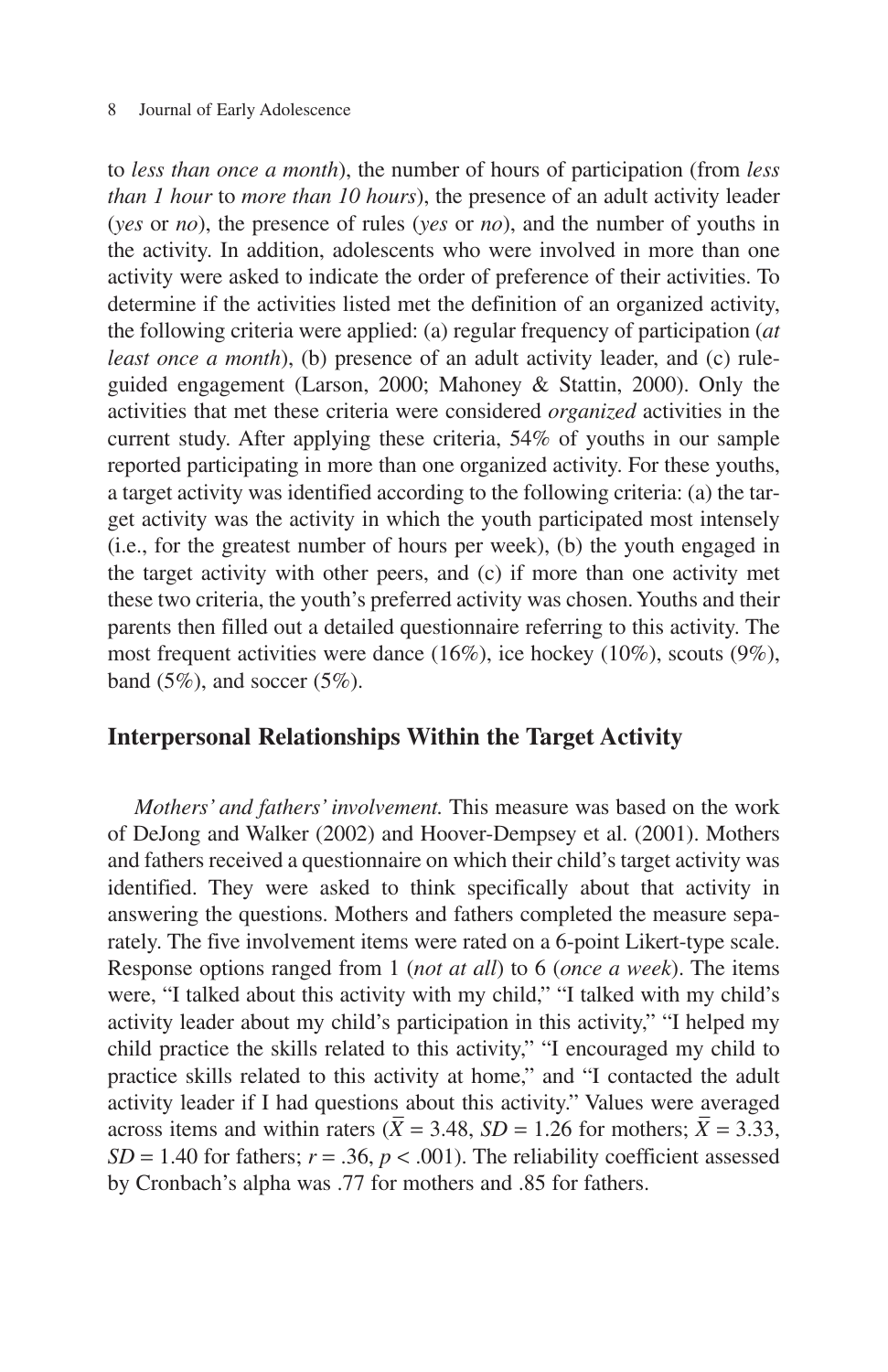*Youth report on the activity peer group and leaders.* Youths received a questionnaire on which their target activity was identified. They were asked to think specifically about that activity in answering the questions. A first series of eight questions assessed youths' *social integration in the activity peer group*: "I knew some of the kids in the group before participating in this activity," "I would like to continue hanging out with some of these kids when the activity is over," "Sometimes, I hang out with some of these kids outside the activity," "I sometimes talk with some of these kids on the phone," "Participating in this activity helped me make new friends," "I am rather alone and don't talk to anyone (reverse coded)," "I feel appreciated by the other kids," and "I get the impression that the other kids don't really like me (reverse coded)." These items were generated for the purpose of this study and were designed to capture both the dyadic (i.e., friendship) and group levels of social integration in the activity. Items were rated on a 5-point Likert-type scale with response options ranging from 1 (*not at all*) \_ to 5 (*very much*). Mean scores were used in the analyses  $(X = 3.86, SD =$ 0.82) and Cronbach's alpha was .74.

A second series of four questions assessed youths'*support from the activity leader*. The items were drawn from the work of Mahoney and colleagues (Mahoney, 2000; Mahoney et al., 2002): "I know my activity leader well," "If I had a problem, I would not hesitate to go talk with my activity leader," "I trust my activity leader," and "The activity leader cares about me and considers me an important person." Items were rated on a 5-point Likert-type scale with response options ranging from 1 (*not at all*) to 5 (*very much*). \_ Mean scores were used in the analyses  $(X = 3.75, SD = 1.02)$ . Cronbach's alpha was .79.

#### **Outcomes**

*Academic achievement.* Academic achievement in Grades 6 and 7 was based on final grades in mathematics and French in students' official school records. In the 6th grade, grades were rated on a 5-point Likert-type scale, ranging from 1 (*poor*) to 5 (*excellent*). In the 7th grade, grades were rated as percentages. Mean scores were used in the analyses. Sample means in Grades 6 and 7 were 3.44 (*SD* = 0.56; *r* = .61) and 76.23 (*SD* = 9.93; *r* = .77), respectively. To create the moderating variable representing *prior academic achievement*, youths' grades in the 6th grade were split into two groups based on standard deviations. Youths were classified in the "less adjusted" group if they were below –0.5 *SD* from the mean (*n* = 36). They were classified in the *better adjusted* group if they were above or equal to  $-0.5$  *SD* from the mean ( $n = 79$ ).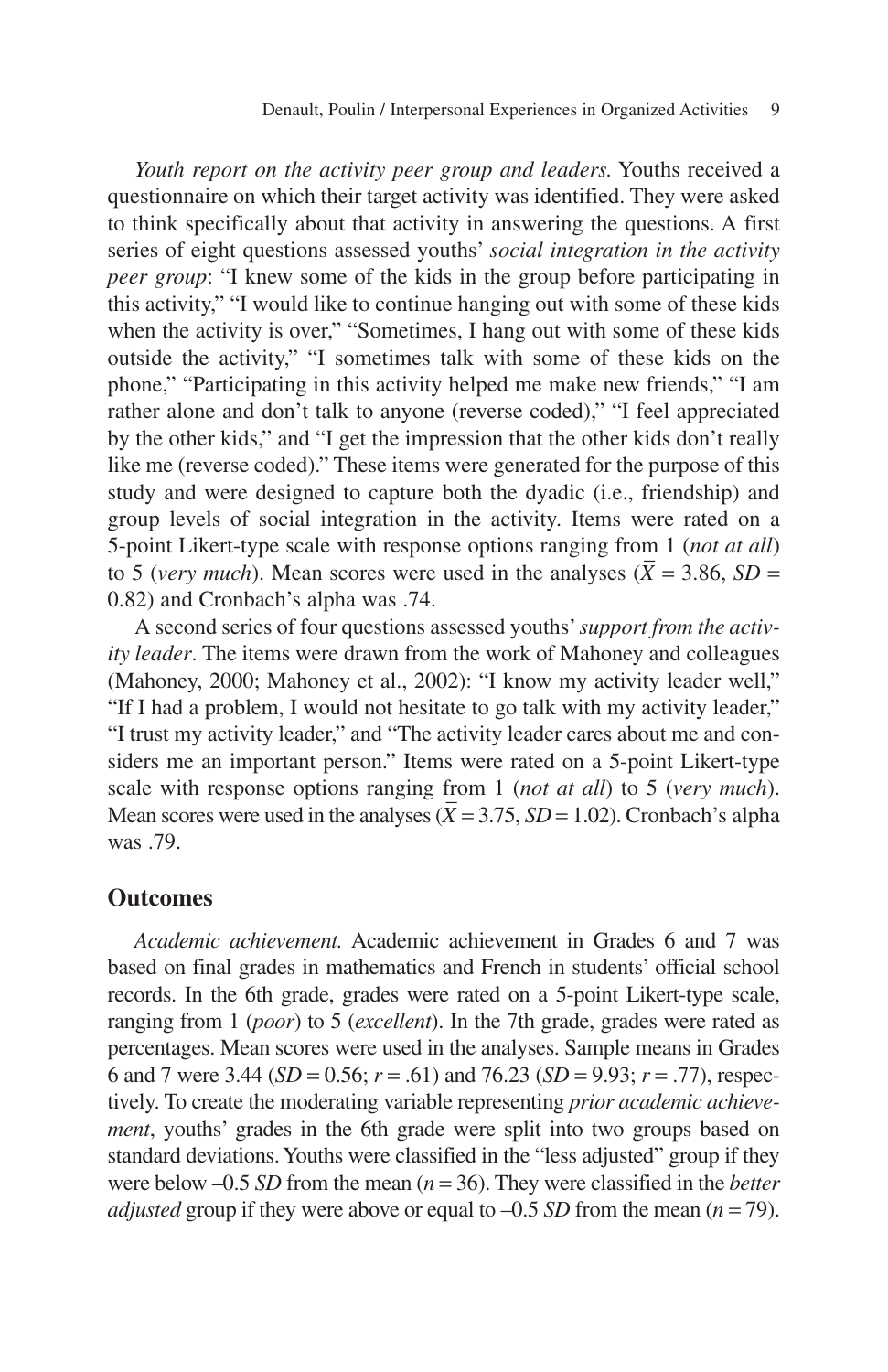#### 10 Journal of Early Adolescence

*Problem behaviors.* Teachers completed nine items assessing students' problem behaviors in Grades 6 and 7. The items were rated on a 5-point Likert-type scale ranging from 1 (*never*) to 5 (*almost always*). Teachers who rated youths' behaviors in the 6th grade were different from those who evaluated youths' behaviors in the 7th grade. Three items assessed proactive aggression and 3 items assessed reactive aggression (Dodge & Coie, 1987). The other 3 items measured delinquent activities, such as "This student has stolen things one or more times." The mean score on these items was computed (*X* = 1.42, *SD* = 0.60 in the 6th grade; *X* = 1.35, *SD* = 0.60 in the 7th grade). Cronbach's alpha was .94 in both grades. To create the moderating variable representing *prior problem behaviors*, youths' scores in the 6th grade were split into two groups based on standard deviations. Youths were classified in the *less adjusted* group if they were above 0.5 *SD* from the mean  $(n = 26)$ . Those who were below or equal to 0.5 *SD* from the mean were classified in the *better adjusted* group (*n* = 88).

*Depressive symptoms.* Scores on the Children's Depression Inventory (CDI; Kovacs, 1981) were used to assess the level of depressive symptoms among adolescents in Grades 6 and 7. This 27-item questionnaire covers a range of depressive symptoms such as sadness, irritability, sleep, guilt, self-confidence, loneliness, and preoccupation. Each item consists of three choices. The item choices are coded from 0 to 2 in the direction of increasing severity. The respondent chooses the options that best describe his or her feelings over *the past 2 weeks*. The Children's Depression Inventory has been shown to be reliable and valid in large representative samples of youths (Kovacs, 1983). In the current study, the item tapping suicidal ideation was removed from the questionnaire, resulting in 26 items and a range of 0 to 52. Mean scores in Grades 6 and 7 were 10.30 (*SD* = 6.74) and 8.13 (*SD* = 5.69), respectively. Cronbach's alpha was .85 in the 6th grade and .82 in the 7th grade. To create the moderating variable representing *prior depressive symptoms*, youths' scores in the 6th grade were split into two groups based on standard deviations. Youths were classified in the *less adjusted* group if they were above 0.5 *SD* from the mean  $(n = 29)$  and in the *better adjusted* group if they were below or equal to 0.5 *SD* from the mean  $(n = 86)$ .

*Persistence of participation in the target activity.* In each subsequent year of the study (Grades 8-10), we asked youths about their participation in organized activities. We were thus able to verify whether youths were still participating in the target activity identified in the 7th grade. The mean number of years in which youths participated in the target activity was  $2.80$  (*SD* = 1.23; range = 1-4).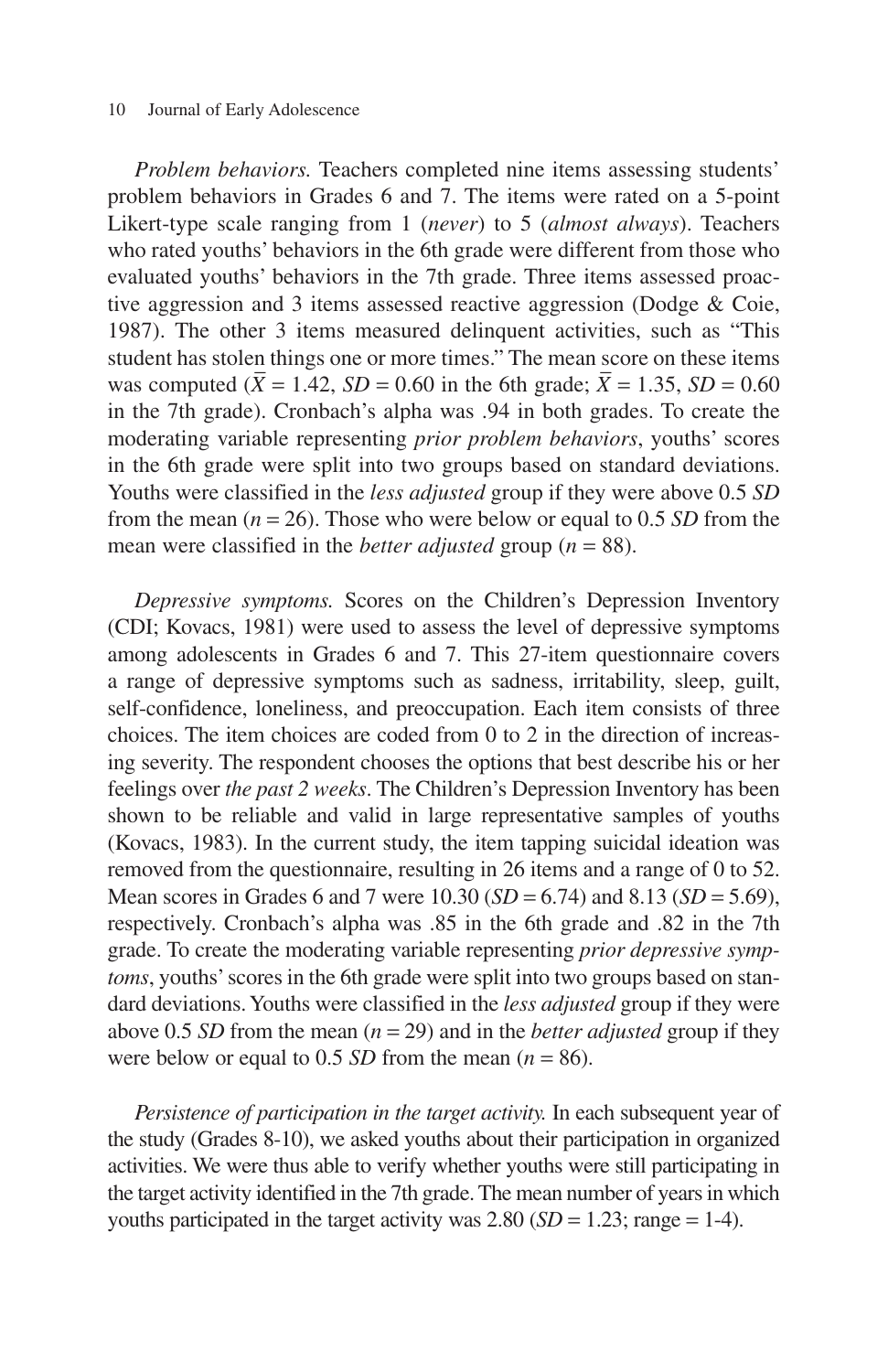#### **Control Variables**

*Family income.* The total family income before taxes was used as an indicator of the families' economic situation. Parents responded to a single item: "In which of the following categories is your total family income before taxes for the year 2000," ranging from 1 (*less than \$5,000*) to 13 (*\$60,000 and more*). The mean response represented approximately \_ Can \$55,000 ( $X = 11.76$ ,  $SD = 2.13$ ).

*Prior participation in the target activity.* In the 6th grade, youths were asked to list all the activities in which they had participated during the school year. In order to verify whether or not youths were already involved in their target activity before Grade 7, we used the information reported in the Grade 6 questionnaires. If the target activity was mentioned as part of the Grade 6 activities, youths received a score of "1" on this variable. If not, they received a score of "0." Seventy-three percent of youths were already involved in their target activity in the 6th grade.

#### **Analytical Strategy**

First, correlations were computed to examine the associations between the interpersonal relationships and the dimensions of youth adjustment. Gender was also included in the correlation matrix  $(0 = girls, 1 = boys)$ . Second, we computed a series of hierarchical regression analyses to examine the unique contribution of each of the interpersonal relationships on youth adjustment and the moderating effect of gender and prior adjustment on these associations (Baron & Kenny, 1986; Cohen & Cohen, 1983). Three distinct models were identified for each dimension of adjustment (i.e., academic achievement, problem behaviors, depressive symptoms, and persistence of participation). In Model 1, the unique contributions of the four interpersonal relationships (i.e., mothers' involvement in the activity, fathers' involvement in the activity, social integration in the activity peer group, and support from the activity leader) were tested, after controlling for family income and prior participation  $(0 = no, 1 = yes)$ . The nonsignificant control variables in the first model were removed from the subsequent models to increase the power of the analyses. In Model 2, the moderating effect of youths' gender on each interpersonal relationship was tested. To do so, the significant control variables were entered in the first step; the four interpersonal relationships and the main effect of gender were entered in the second step; and the four interactions between the interpersonal relationships and gender were entered in the third step. In Model 3, the moderating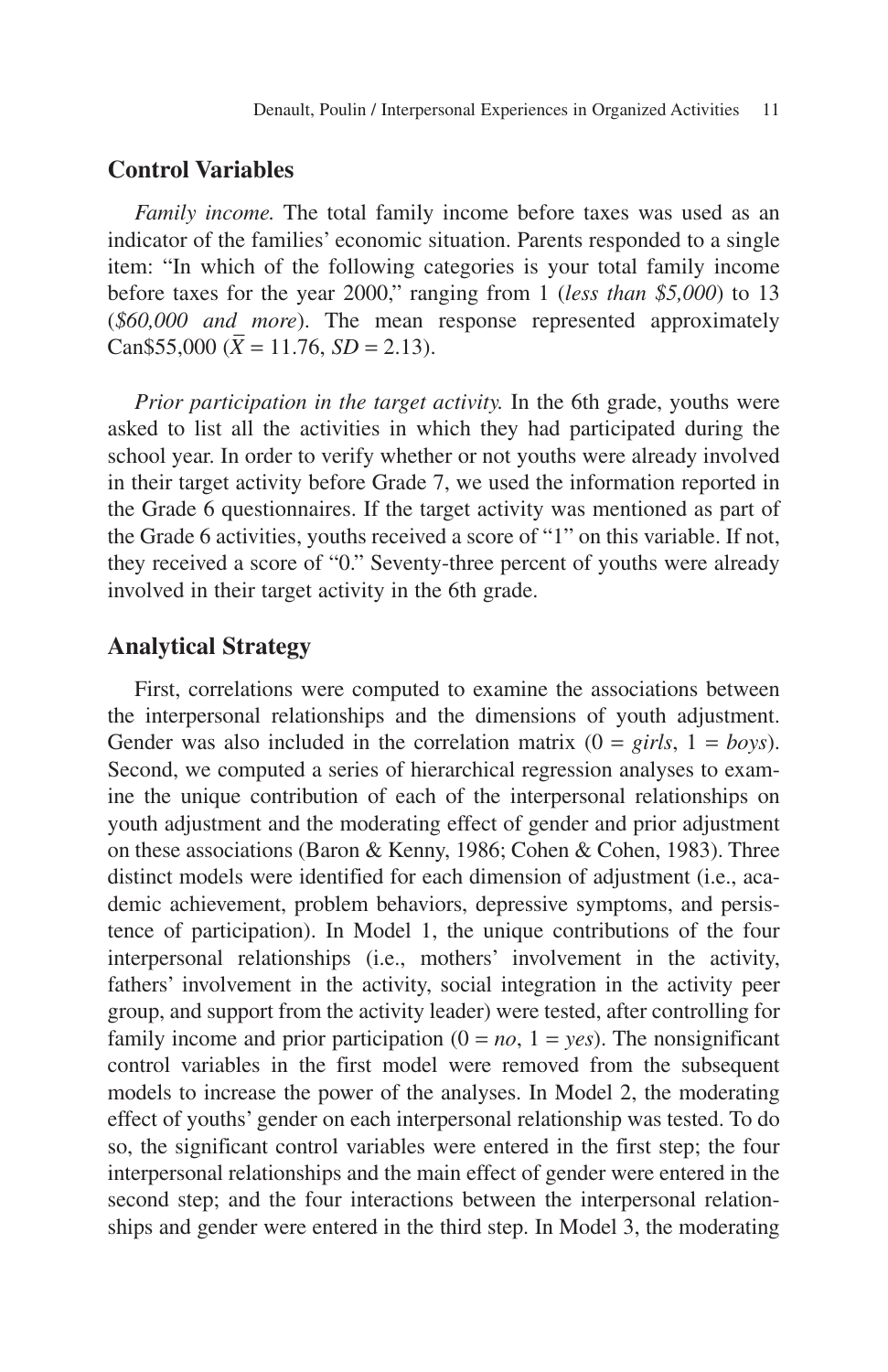effect of prior adjustment on each interpersonal relationship was tested using the same steps as in Model 2. The moderating effects of gender and prior adjustment were thus tested separately.

## **Results**

#### **Descriptive Analyses**

Correlations between the study variables appear in Table 1. As shown in this table, beginning with the control variables, family income is positively related to prior participation in the activity, fathers' involvement in the activity, and academic achievement. In addition, prior participation in the activity is positively linked to mothers' involvement in the activity and persistence of participation. Among the interpersonal relationships, mothers' and fathers' involvement in the activity are positively correlated. In addition, youths' social integration in the activity peer group and support from the activity leader are positively related. For the associations between the interpersonal relationships and the dimensions of adjustment, inspection of the table suggests that mothers' involvement, fathers' involvement, and social integration in the activity peer group are positively related to youths' participation persistence. In addition, fathers' involvement in the activity and support from the activity leader are both negatively linked to depressive symptoms.

With respect to gender differences, the positive correlations reveal that fathers' involvement in the activity and problem behaviors are higher among boys. To disentangle the effects of parent and youth gender, a repeatedmeasures ANOVA was conducted, with mothers' and fathers' involvement as the within-subjects factor and youths' gender as the between-subjects factor. The interaction term was significant, that is,  $F(1, 113) = 16.73$ ,  $p < .001$ ,  $\eta^2$  = .13. To break down the interaction, we conducted two one-way ANOVAs for mothers' and fathers' involvement separately. Results revealed that, whereas mothers were equally involved in their sons' and daughters' activity  $(X = 3.32 \text{ and } X = 3.59, \text{ respectively})$ , fathers were more involved in their sons' than their daughters' activity  $(X = 3.82 \text{ and } X = 2.99)$ , respectively).

#### **Academic Achievement**

As can be seen in the first part of Table 2, none of the interpersonal relationships brought a unique contribution to academic achievement, after controlling for family income and prior participation (Model 1). Only family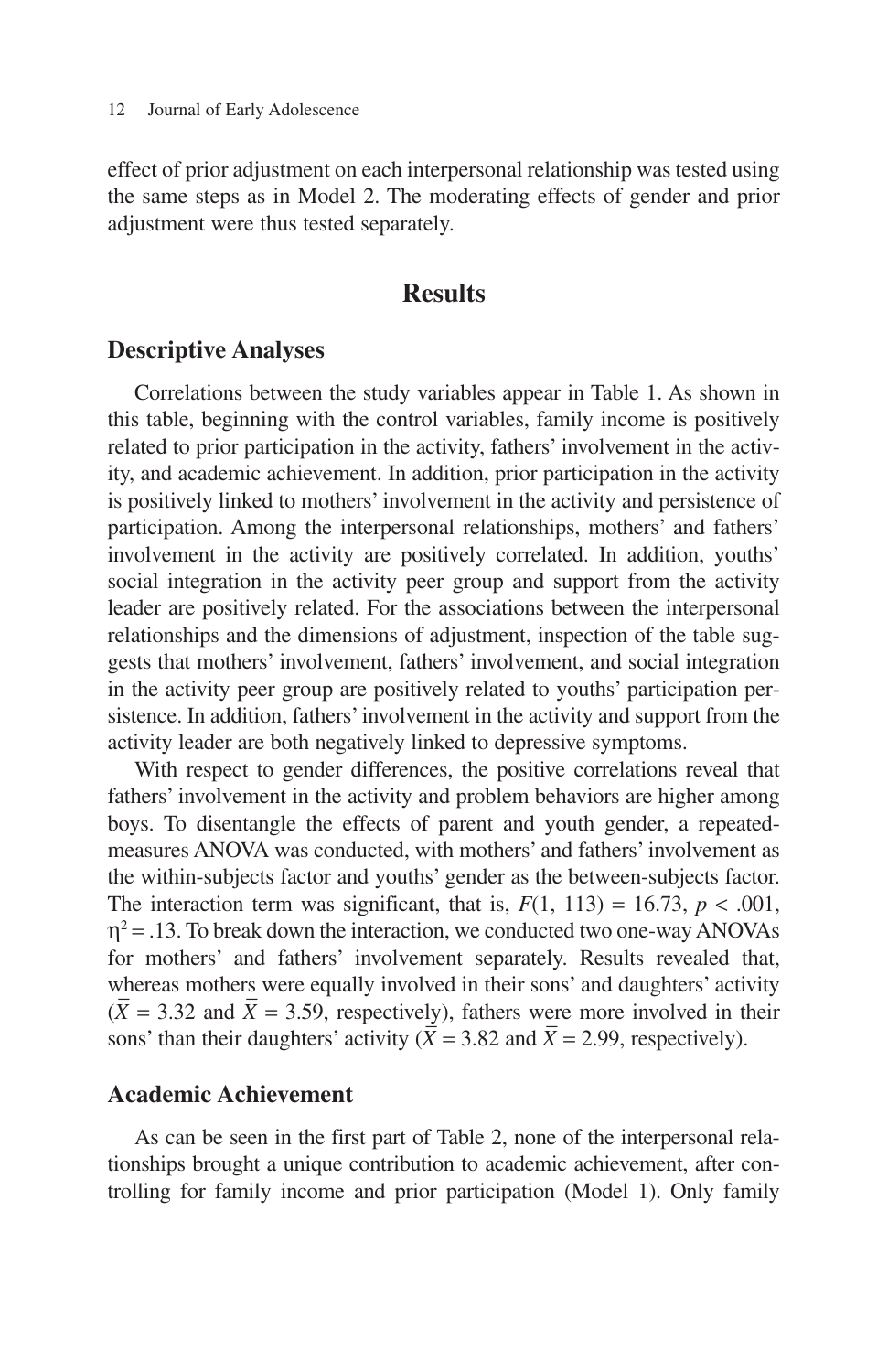| Table 1                                            |
|----------------------------------------------------|
| <b>Correlations Between the Control Variables,</b> |
| the Interpersonal Relationships, and               |
| the Various Dimensions of Adjustment               |

|                                                                    | 1   | 2                                                           | 3     | $\overline{4}$ | $5^{\circ}$ | 6     | 7 | 8 | 9 | 10 11                                                                |
|--------------------------------------------------------------------|-----|-------------------------------------------------------------|-------|----------------|-------------|-------|---|---|---|----------------------------------------------------------------------|
| Control variables                                                  |     |                                                             |       |                |             |       |   |   |   |                                                                      |
| 1. Gender                                                          |     |                                                             |       |                |             |       |   |   |   |                                                                      |
| 2. Family income                                                   | .04 |                                                             |       |                |             |       |   |   |   |                                                                      |
| 3. Prior participation in $-.05$ .26* —<br>the activity            |     |                                                             |       |                |             |       |   |   |   |                                                                      |
| Interpersonal relationships                                        |     |                                                             |       |                |             |       |   |   |   |                                                                      |
| 4. Mothers' involvement $-11$ .15<br>in the activity               |     |                                                             | $19*$ |                |             |       |   |   |   |                                                                      |
| 5. Fathers' involvement .29* .27* .15 .36*<br>in the activity      |     |                                                             |       |                |             |       |   |   |   |                                                                      |
| 6. Social integration in $-.14$ .02 .07 .15<br>the activity        |     |                                                             |       |                | .11         |       |   |   |   |                                                                      |
| 7. Support from leader $-.03$ $-.18$ $.00$<br>in the activity      |     |                                                             |       | .06            | .01         | $29*$ |   |   |   |                                                                      |
| Dimensions of adjustment                                           |     |                                                             |       |                |             |       |   |   |   |                                                                      |
| 8. Academic achievement-0.13 .27* .15 .02 .05 -15 -17              |     |                                                             |       |                |             |       |   |   |   |                                                                      |
| 9. Problem behaviors                                               |     | $.25^* - .14$ $-.11$ $-.05$ $.03$ $.12$ $-.04$ $-.42^*$ $-$ |       |                |             |       |   |   |   |                                                                      |
| 10. Depressive symptoms $-16$ -09 -14 -09 -21* -04 -19* -15* 27* - |     |                                                             |       |                |             |       |   |   |   |                                                                      |
| 11. Persistence of<br>participation                                |     |                                                             |       |                |             |       |   |   |   | $-0.06$ $16$ $.52*$ $.37*$ $.30*$ $.21*$ $.09$ $.08$ $.02$ $.05$ $-$ |

 $**p* < .05$ .

income was positively associated with youths' school grades, so this variable was kept in the subsequent models. The results for the moderating effects of gender (Model 2) and prior adjustment (Model 3) are also shown in Table 2. For simplicity, only the interaction terms are presented, even though the significant control variables and the main effects of the interpersonal relationships were included in the regression analyses. As revealed by this table, the link between the four interpersonal relationships and academic achievement was moderated by gender, but not prior academic achievement, that is, Model 2:  $\Delta R^2 = .11$ ,  $F(4, 98) = 3.50$ ,  $p < .05$ ; Model 3:  $\Delta R^2 = .01$ ,  $F(4, 98) = 0.56$ ,  $p > 0.05$ . For the moderating effect of gender, the interaction with social integration in the activity peer group was found to be significant. Follow-up analyses revealed that greater social integration was associated with lower grades, but only among boys. In other words, the more boys perceived they were socially integrated in the activity peer group, the lower their school grades were.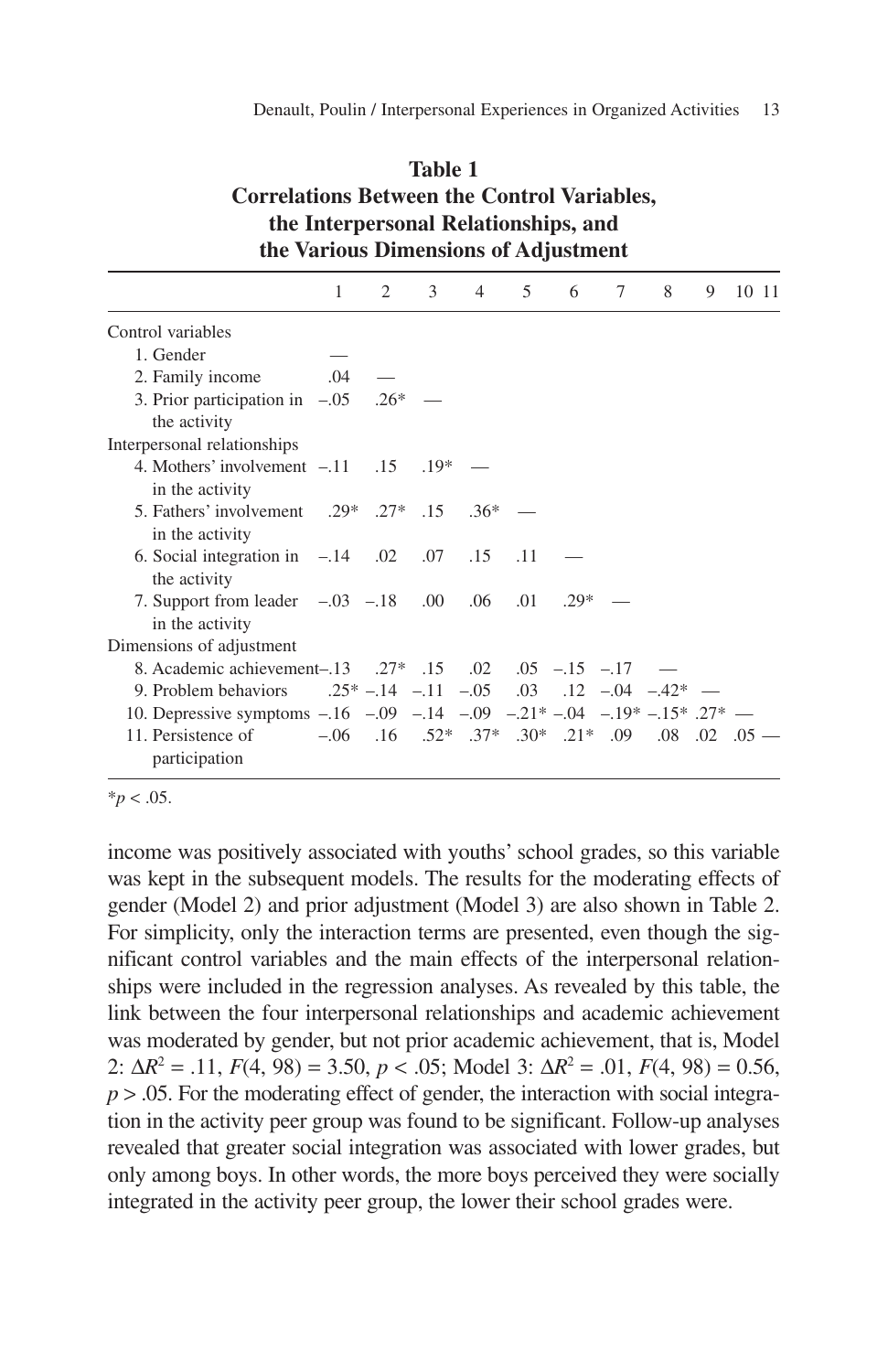#### 14 Journal of Early Adolescence

#### **Table 2**

# **Hierarchical Regression Analyses for the Contribution of the Interpersonal Relationships to Youth Adjustment and for the Moderating effects of Youths' Gender and Prior Adjustment**

|                                                                        | Academic<br>Achievement |               | Problem<br><b>Behaviors</b> |               | Depressive<br>Symptoms |               | Persistence of<br>Participation |               |
|------------------------------------------------------------------------|-------------------------|---------------|-----------------------------|---------------|------------------------|---------------|---------------------------------|---------------|
| Variables                                                              | β                       | $\Lambda R^2$ | β                           | $\Lambda R^2$ | β                      | $\Lambda R^2$ | β                               | $\Lambda R^2$ |
| Model 1: Main effects of the<br>relationships<br>Controls              |                         |               |                             |               |                        |               |                                 |               |
| Family income                                                          | $.25*$                  |               | $-.11$                      |               | $-.06$                 |               | .05                             |               |
| Prior participation<br>in the activity                                 | .08                     |               | $-.11$                      |               | $-.10$                 |               | $.53***$                        |               |
|                                                                        |                         | $.08*$        |                             | .03           |                        | .02           |                                 | $.29***$      |
| Interpersonal relationships<br>Mothers' involvement<br>in the activity | $-.03$                  |               | $-.06$                      |               | .03                    |               | $.22*$                          |               |
| Fathers' involvement<br>in the activity                                | .01                     |               | .10                         |               | $-.22*$                |               | .10                             |               |
| Social integration in the<br>activity peer group                       | $-.13$                  |               | .16                         |               | .07                    |               | .11                             |               |
| Support from the activity $-.09$<br>leader                             |                         |               | $-.13$                      |               | $-.20$                 |               | .07                             |               |
|                                                                        |                         | .03           |                             | .04           |                        | .08           |                                 | $.11**$       |
| Model 2: Moderating effects<br>of gender                               |                         |               |                             |               |                        |               |                                 |               |
| Main effect of gender                                                  | $-.19$                  |               | $.29**$                     |               | .12                    |               | $-.08$                          |               |
| Mothers' involvement $\times$<br>Gender                                | $.22*$                  |               | $-.12$                      |               | $-.03$                 |               | $-.06$                          |               |
| Fathers' involvement ×<br>Gender                                       | $-.09$                  |               | .01                         |               | .09                    |               | $.29**$                         |               |
| Peer integration $\times$ Gender $-.34**$                              |                         |               | $.37**$                     |               | $-.08$                 |               | $-.14$                          |               |
| Leader support $\times$ Gender                                         | .15                     |               | $-.24**$                    |               | $-.06$                 |               | .03                             |               |
|                                                                        |                         | $.11*$        |                             | $.11**$       |                        | .02           |                                 | $.08*$        |
| Model 3: Moderating effects<br>of prior adjustment                     |                         |               |                             |               |                        |               |                                 |               |
| Main effect of prior<br>adjustment                                     | $.58***$                |               | $-.29**$                    |               | $-.47***$              |               |                                 |               |
| Mothers' involvement $\times$<br>Prior adjustment                      | .06                     |               | .01                         |               | .05                    |               |                                 |               |
| Fathers' involvement $\times$<br>Prior adjustment                      | .08                     |               | $-.02$                      |               | $-.10$                 |               |                                 |               |

*(continued)*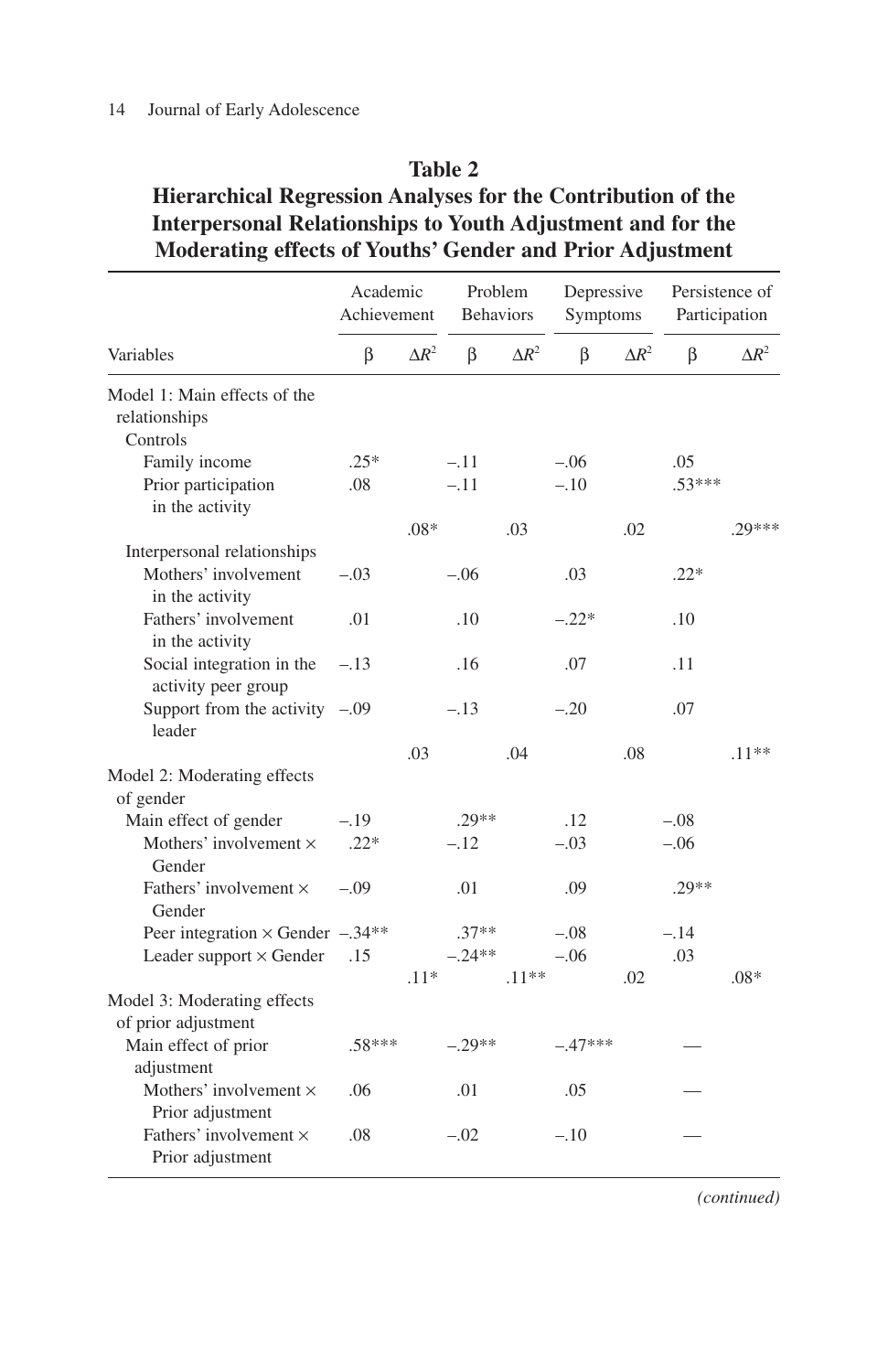|                                               |        | Academic<br>Achievement |        | Problem<br><b>Behaviors</b> | Depressive<br><b>Symptoms</b> |              | Persistence of<br>Participation |              |
|-----------------------------------------------|--------|-------------------------|--------|-----------------------------|-------------------------------|--------------|---------------------------------|--------------|
| Variables                                     | ß      | $\Delta R^2$            |        | $\Delta R^2$                | B                             | $\Delta R^2$ | ß                               | $\Delta R^2$ |
| Peer integration $\times$<br>Prior adjustment | $-.05$ |                         | $-.15$ |                             | $-25**$                       |              |                                 |              |
| Leader support $\times$                       | .07    |                         | .08    |                             | $29**$                        |              |                                 |              |
| Prior adjustment                              |        | .01                     |        | .02                         |                               | $.08*$       |                                 |              |

**Table 2 (continued)**

Note: To test the moderating effect of gender in Model 2, the significant control variables were entered in the first step, the four interpersonal relationships and the main effect of gender were entered in the second step, and the four interactions between the interpersonal relationships and gender were entered in the third step. The moderating effect of prior adjustment on each interpersonal relationship in Model 3 was tested using the same steps as in Model 2. The moderating effects of gender and prior adjustment were thus tested separately.  $*_{p}$  .05.  $*_{p}$  .01.  $*_{p}$  .001.

#### **Problem Behaviors**

As shown in the second part of Table 2, the interpersonal relationships did not explain a significant portion of the variance in youths' problem behaviors (Model 1). In addition, none of the control variables were significant, so they were removed from the subsequent models. Model 2 and Model 3 revealed that some links between the interpersonal relationships and problem behaviors were moderated by youths' gender, that is, Model 2:  $\Delta R^2$  = .11,  $F(4, 99) = 3.53$ ,  $p < .01$ , but not prior problem behaviors, that is, Model 3:  $\Delta R^2 = .02$ ,  $F(4, 99) = 0.45$ ,  $p > .05$ . For simplicity, only the interaction terms are presented in the table, even though the main effects of the interpersonal relationships were included in the regression analyses. For the moderating effect of gender, interactions with social integration in the activity peer group and support from the activity leader were found to be significant. Follow-up analyses for these interaction effects revealed that youths' social integration in the activity peer group was positively associated with problem behaviors, but only among boys. In contrast, support from the activity leader was negatively linked to boys' problem behaviors. In other words, the more boys perceived they were socially integrated in the activity peer group, the greater their problem behaviors were; but the more they perceived support from the activity leader, the lesser their problem behaviors were.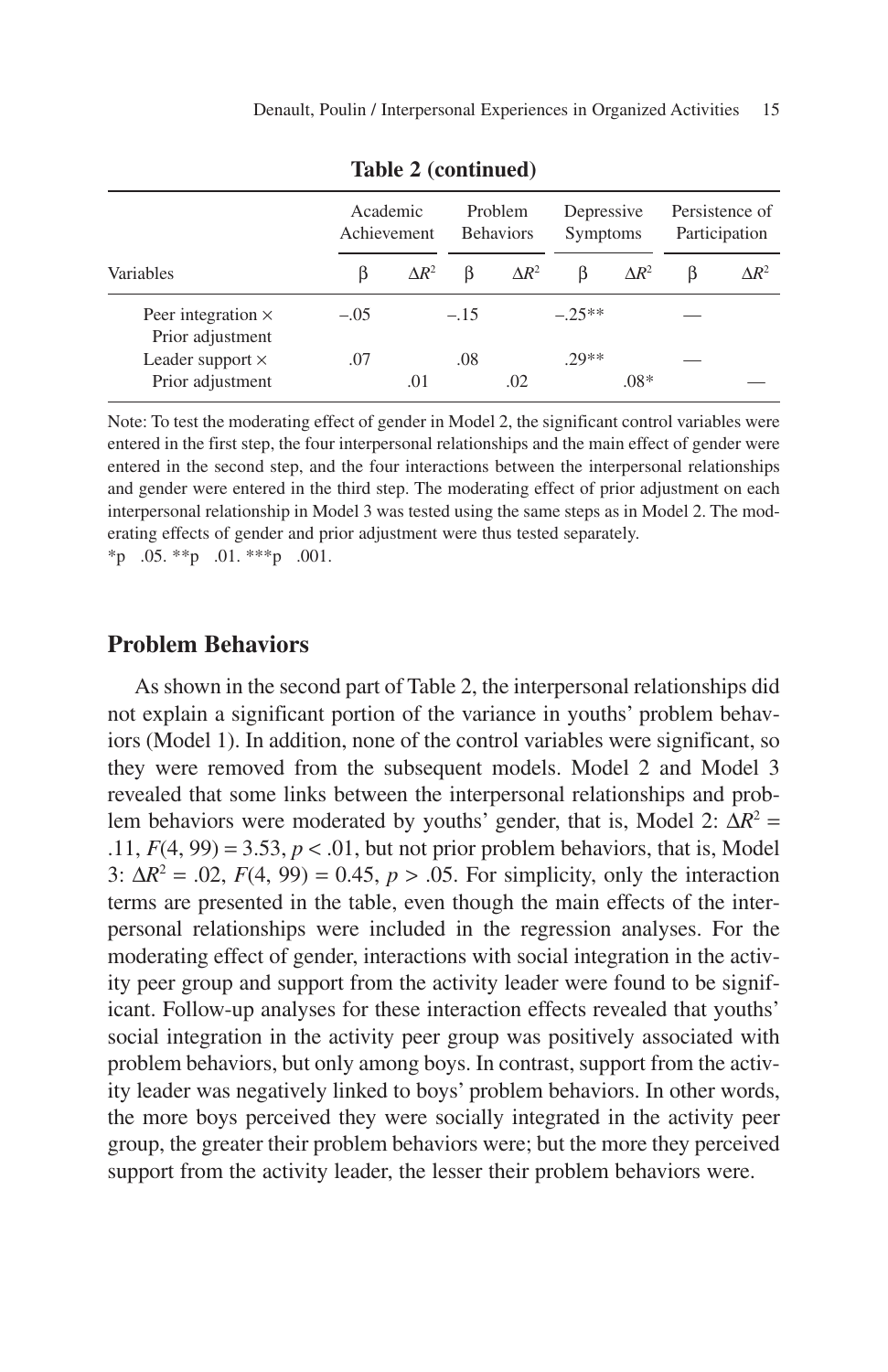#### **Depressive Symptoms**

As can be seen in the third part of Table 2, here again, the four interpersonal relationships did not explain a significant portion of the variance in depressive symptoms (Model 1). However, fathers' involvement in the activity remained significantly and negatively linked to this outcome. In addition, none of the control variables were significant, so they were removed from the subsequent models. Models 2 and 3 revealed that there was no significant moderating effect of youths' gender, that is, Model 2:  $\Delta R^2 = .02$ ,  $F(4, 104) = 0.50$ ,  $p > .05$ , but the link between the interpersonal relationships and depressed mood was moderated by youths' prior depressive symptoms, that is, Model 3:  $\Delta R^2 = .08$ ,  $F(4, 104) = 3.33$ ,  $p < .05$ . For simplicity, only the interaction terms are presented in the table, even though the main effects of the interpersonal relationships were included in the regression analyses. Interactions with social integration in the activity peer group and support from the activity leader were found to be significant. Follow-up analyses for these interaction effects revealed that social integration in the activity peer group was positively associated with depressive symptoms, but only among *less adjusted* youths (i.e., those reporting higher levels of depressive symptoms in the 6th grade). In other words, the more youths with higher levels of depressive symptoms in the 6th grade thought they were socially integrated in the activity peer group, the greater their depressive symptoms were in the 7th grade. The opposite was found for support from the activity leader. The more youths with higher levels of depressive symptoms in the 6th grade perceived support from the activity leader, the lesser their depressive symptoms were in the 7th grade.

#### **Persistence of Participation**

As shown in the fourth part of Table 2, the interpersonal relationships explained a unique portion of variance in participation over time (Model 1). The control variables explained 30% of the variance in persistence, that is,  $F(3, 96) = 13.45, p < .001$ . Only prior participation was significant and thus, only this variable was kept in the subsequent model. The interpersonal relationships explained an additional 11% of the variance in persistence, that is,  $F(4, 92) = 4.24$ ,  $p < .01$ . The only significant effect was with mothers' involvement in the activity, revealing that the more mothers were involved, the more youths were likely to persist in their participation over time. In addition, Model 2 reveals that gender had a moderating effect on fathers' involvement in the activity, that is  $\Delta R^2 = .08$ ,  $F(4, 95) = 3.31$ ,  $p < .05$ .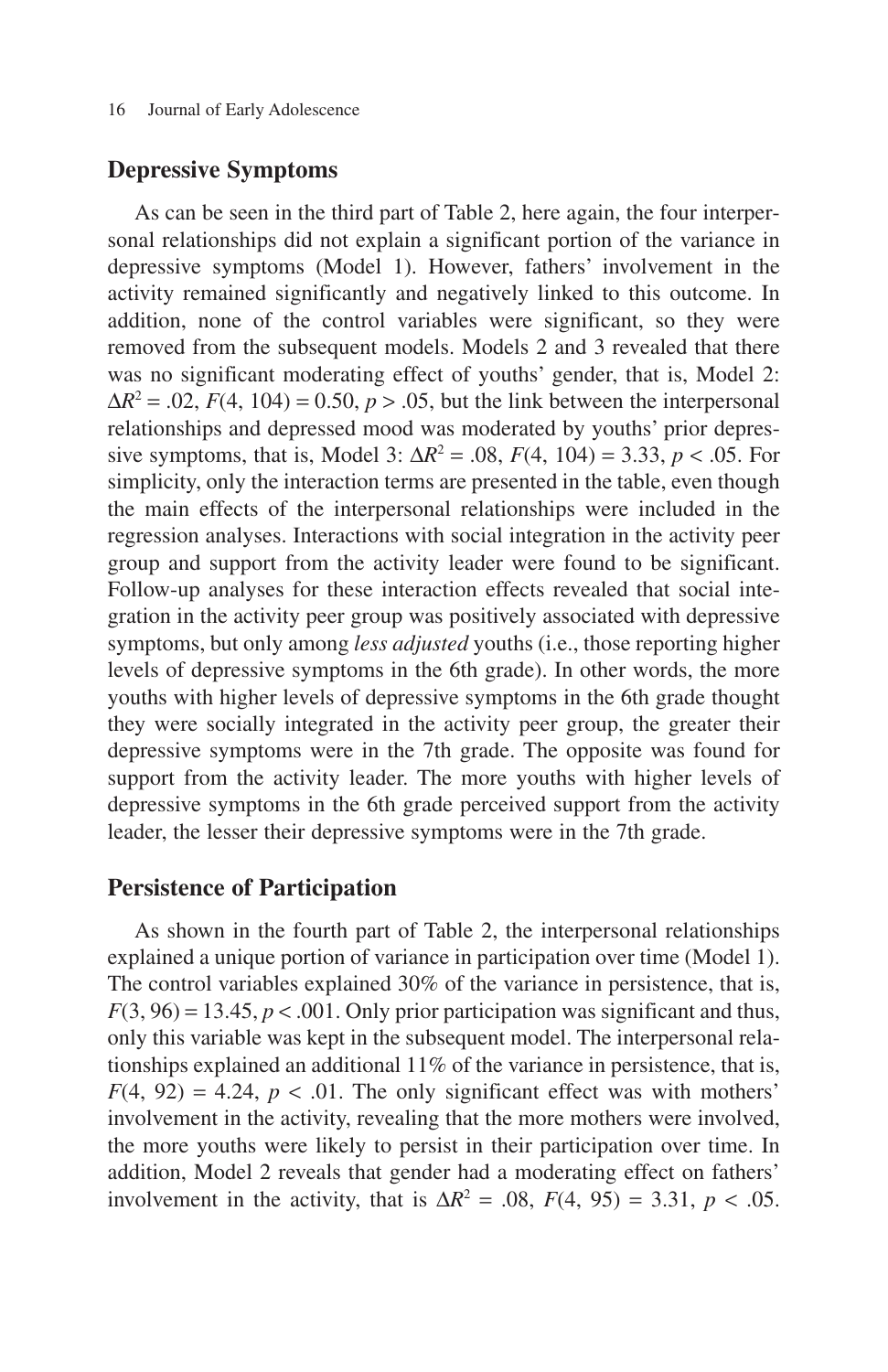



Note: These are the regression lines for boys and girls already involved in their target activity in the 6th grade.

Follow-up analyses revealed that fathers' involvement was positively associated with persistence of participation, but only among boys. These results are illustrated in Figure 1.1

# **Discussion**

Organized leisure activities are social settings in which youths engage in interpersonal interactions. Even though participating in these activities has generally been linked to positive outcomes, not every youth may benefit from participation. We tested the hypothesis that interpersonal components of leisure activities might explain the extent to which adolescents benefit from activity participation. Specifically, we investigated the unique contributions of mothers' and fathers' involvement in the activity, social integration in the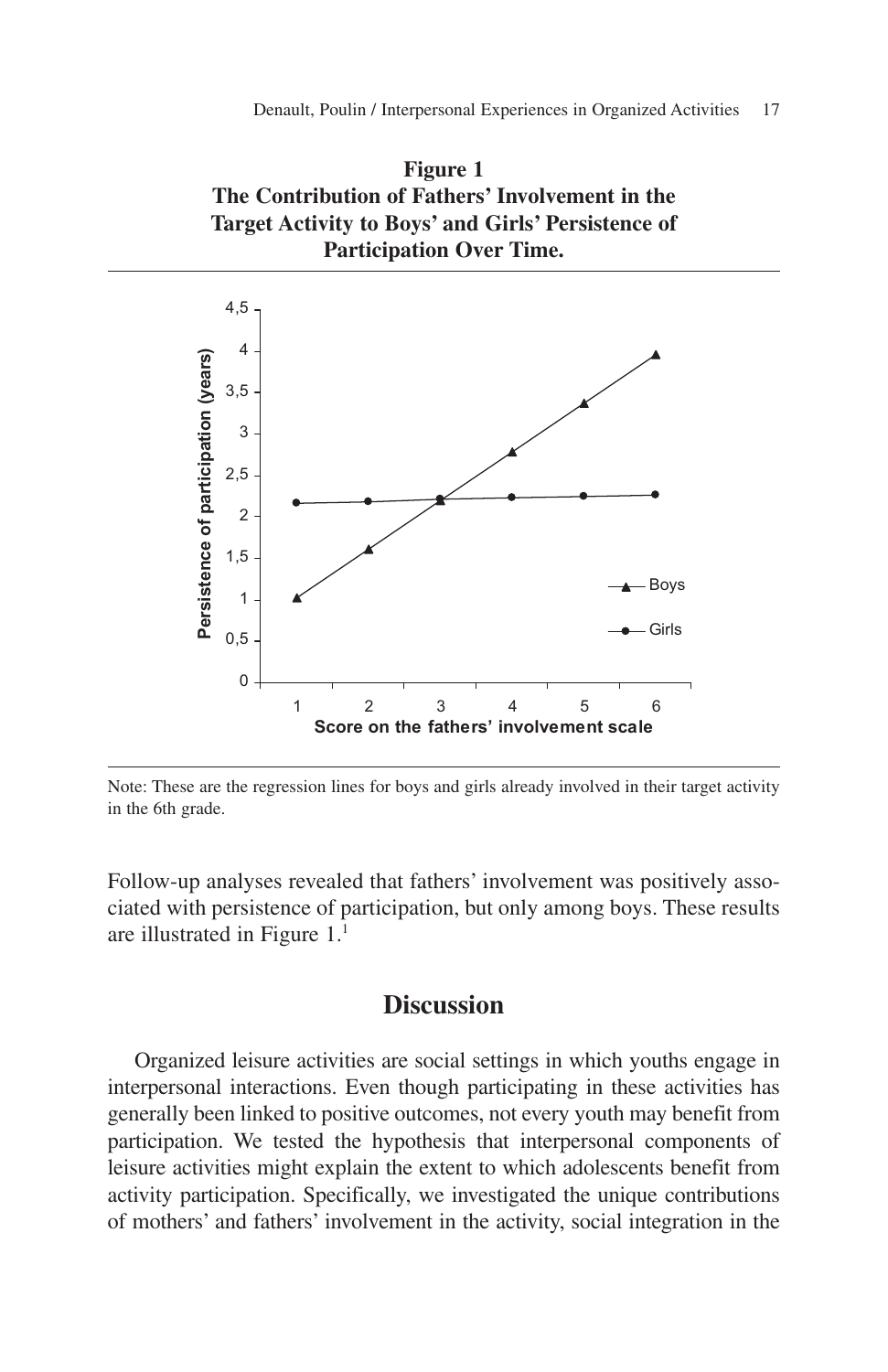activity peer group, and support from the activity leader to adolescent adjustment. In addition, youths'gender and prior adjustment were explored as moderators of these associations. The findings revealed few main effects of the interpersonal relationships on youth adjustment. Rather, the results highlighted the importance of considering moderators. To facilitate comprehension, the results for mothers' and fathers' involvement in the activity will be summarized and discussed first, followed by the results for social integration in the activity peer group and support from the activity leader.

# **Mothers' and Fathers' Involvement: Positive Contributions on Persistence of Participation**

A positive association between parental involvement in the activity and youths' persistence of participation over time was found. Whereas mothers' involvement had a main effect, fathers' involvement was moderated by youths' gender. Indeed, fathers' involvement was positively linked to the number of years of participation in the activity, but only among boys. Overall, these findings are in line with previous research showing that parent support and reinforcement of organized activities is positive for youth participation (Anderson et al., 2003; Fletcher et al., 2000; Huebner & Mancini, 2003; Mahoney & Stattin, 2000; Simpkins et al., 2005). This is important since activity-related benefits are likely to be formed over time and may require sustained participation (Mahoney et al., 2003; Zaff et al., 2003). However, fathers may have a stronger tendency for same-sex socialization than mothers. Indeed, mothers' involvement was not influenced by the child's gender. This supports, in part, the findings of Crouter et al. (1995) and Updegraff et al. (2001) who both found increased levels of parental involvement in monitoring and peer-related activities with their same-sex adolescents. However, Simpkins et al. (2005) found few differences between maternal and paternal self-reports of their involvement in their child's participation in math and science out-of-school activities. Few studies have specifically examined parents' direct involvement in their child's principal organized activity. In their qualitative study on why youths persist in their commitments to athletics and arts, Fredricks et al. (2002) found that parents were both seen as *people to please* and positive motivators to continue. The impact of whether youths persist in their participation because they feel supported or because they want to fulfill their parents' expectations should be further examined.

Mothers' and fathers' involvement made few contributions to youths' academic and behavioral outcomes. This may stem from the highly specific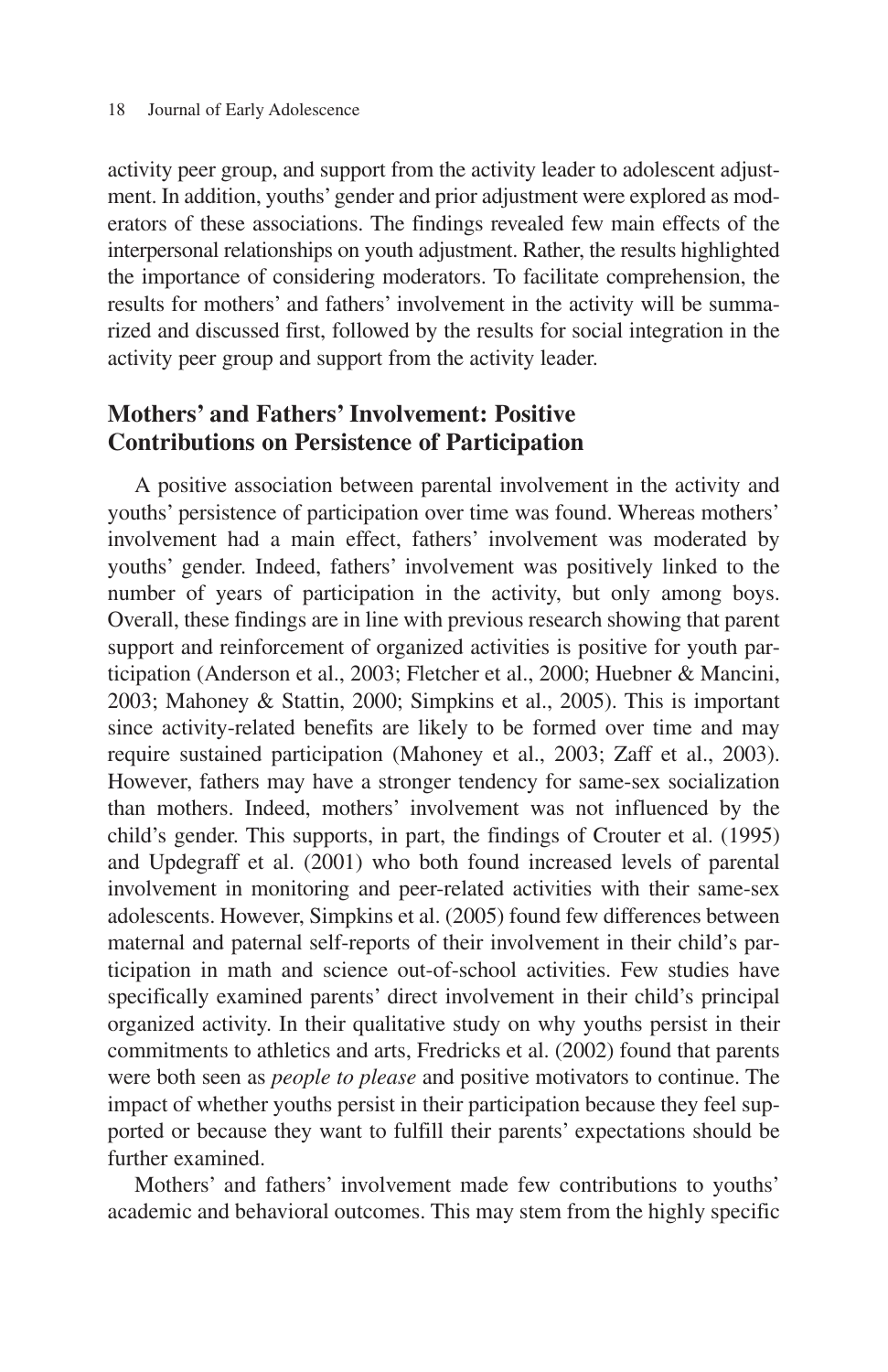behaviors assessed in this study. More general indicators of parental involvement, such as a positive parent-child relationship quality, might be more likely to be associated with these dimensions of youth adjustment.

# **Activity Peers and Leaders: Negative and Positive Contributions to Youth Adjustment**

Overall, perceived social integration in the activity peer group tended to be negatively related to youth adjustment, as opposed to perceived support from the activity leader. Researchers have noted that some activities might involve negative peer group dynamics, especially sports (Eccles & Barber, 1999; Hansen et al., 2003; Lansford, 2006). In contrast, Rhodes (2002) noted that youths' emotional well-being is likely to be enhanced by the internalization of their mentors' positive appraisals of them. In addition, mentors can act as role models, and help adolescents select more socially desirable peer groups and improve their relationships with parents and peers (Grossman & Tierney, 1998). However, this was not true for all youths. Boys and *less adjusted* youths were more affected by these two interpersonal components of activity participation, than were girls and *better adjusted* youths. The moderating effect of gender will be discussed first, followed by prior adjustment.

We found that the more boys perceived they were socially integrated in their activity peer group, the lower their grades were and the greater their problem behaviors were. Organized activities are mostly group activities, which may explain why boys' adjustment, and not girls', is associated with social integration in activities. Girls tend to form close, intimate relationships with one or two other girls, whereas boys' friendships are more oriented toward shared activities and interests (Maccoby, 1990, 1998). In addition, boys are more concerned with their status in the peer group (Benenson, 1990). Even though we aimed to assess both dyadic and group processes with our measure, organized activities remain a group context. Still, looking at each dimension separately might have given further insights into these results.

These findings also highlight the importance of assessing the behavioral characteristics of the activity peer group. Indeed, some youths in the activity may show problem behaviors. Since boys showed more problem behaviors than girls and since participation is, in most cases, voluntary, then problematic boys may have chosen to participate in activities where they were likely to meet similar peers and connect with them. It might also be possible that boys who are overinvolved with peers in the activity peer group are peer-oriented and thus willing to sacrifice things like schoolwork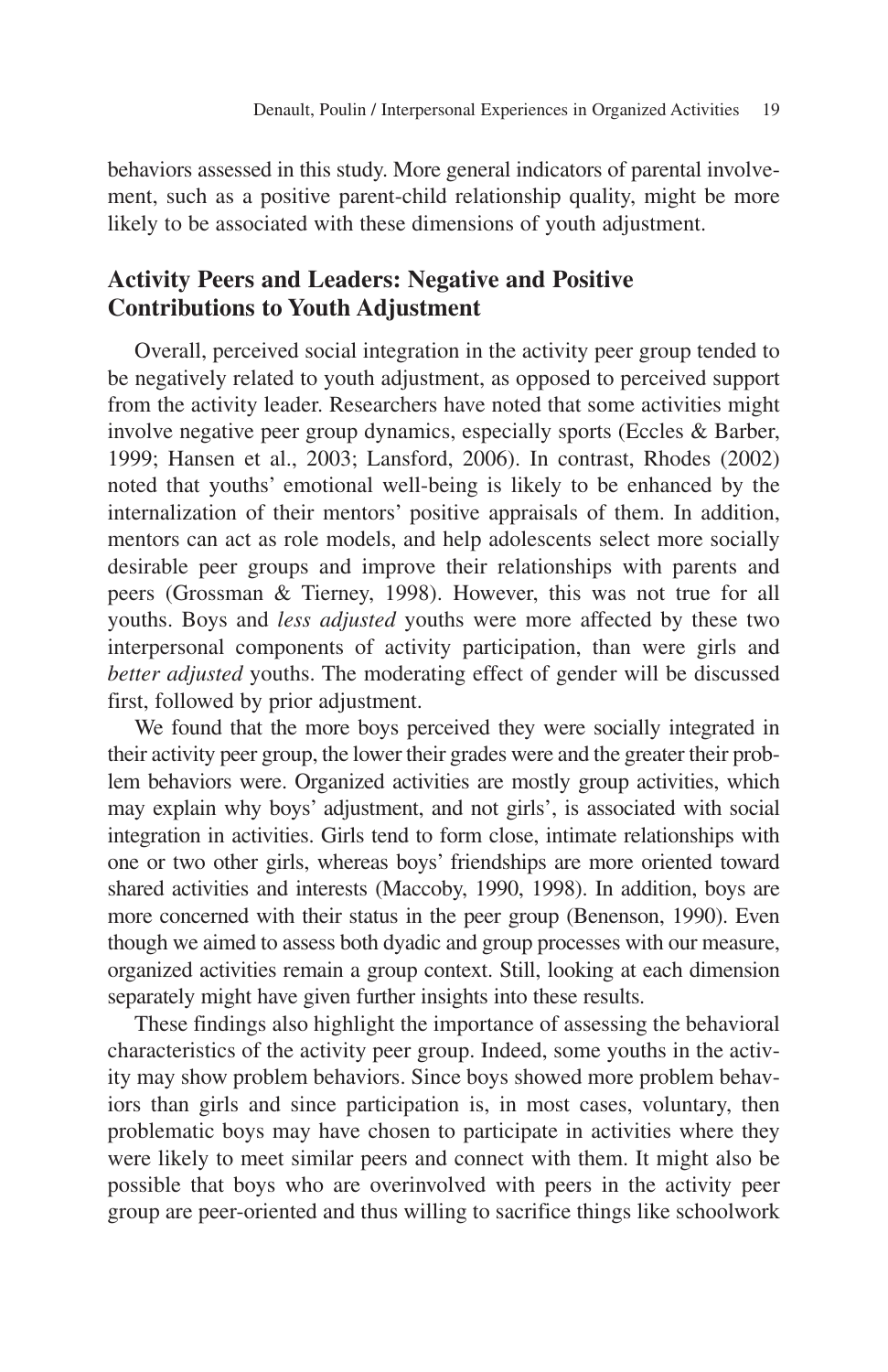to be popular with friends (Fuligni, Eccles, Barber, & Clements, 2001). Some have suggested that peers in the activity are likely to be conventional (e.g., Mahoney et al., 2003). However, whether problem behaviors are endorsed or not by the peer cultures in organized activities clearly needs further attention. In any case, our findings suggest that the integration of boys with problem behaviors in the context of organized activities should be highly structured and strongly supervised by the activity leaders.

With respect to the moderating effect of prior adjustment, the results were only found among *less adjusted* as opposed to *better adjusted* youths and only applied to depressive symptoms. This is consistent with the notion that organized activities are more likely to impact youths at risk for school and interpersonal difficulties (Mahoney & Cairns, 1997; Mahoney et al., 2003). However, our results suggest that the interpersonal components of activity participation might be both positive and negative for these youths. Indeed, we found that the more youths with higher levels of depressive symptoms in the 6th grade thought they were socially integrated in the activity peer group, the greater their depressive symptoms were in the 7th grade. As for problem behaviors, this finding stresses the importance of assessing who the peers are in the activity and what can explain their negative contribution. It would also be important to know more about these youths' peer relations outside of the activity. Perhaps they want to compensate for peer difficulties experienced in other contexts of their lives. Nevertheless, this unexpected result clearly needs to be further examined in future studies.

In contrast, we found that the more youths with higher levels of depressive symptoms in the 6th grade perceived support from the activity leader, the lesser their depressive symptoms were in the 7th grade. Mahoney et al. (2002) found that support from the activity leaders was beneficial for participating youths' depressive symptoms, especially for those who had detached relationships with their parents. Similarly, youths dealing with internalized symptoms might be particularly likely to benefit from a supportive and positive relationship with a significant adult.

Overall, these results might reflect a greater need for peer affiliation in leisure activities for low-achieving and problematic boys, perhaps because of difficulties they might experience in other areas of their lives. Similarly, the presence of activity leaders might serve as a safe haven for boys and youths with prior difficulties. Unlike parents, the activity peers and leaders had no effect on youths' persistence of participation over time. Still, spending time with friends was identified in other studies as an important motivation for youths to persist in their activity (Fredricks et al., 2002; Patrick et al., 1999). This may reflect a more consistent influence of parents over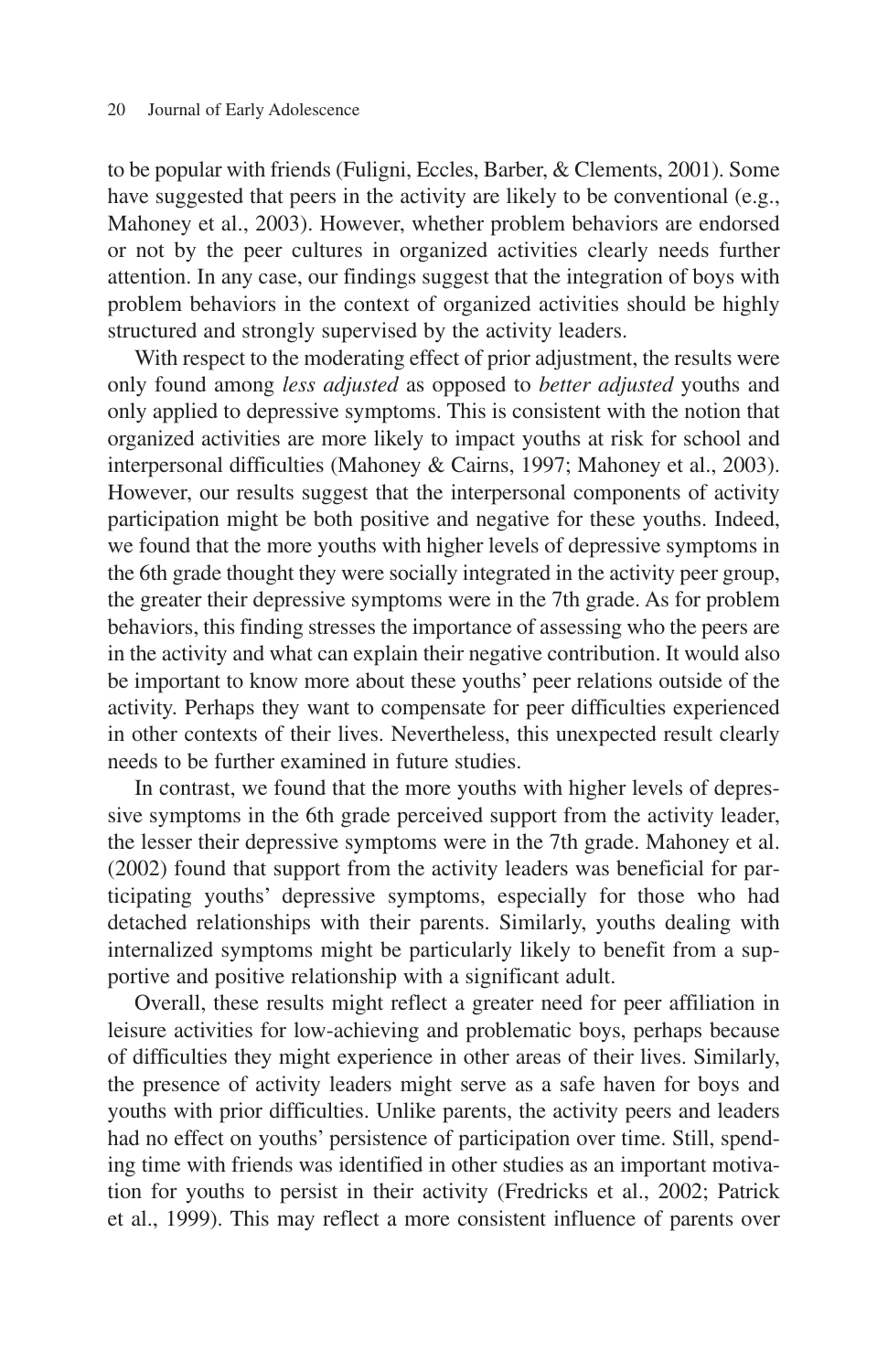time. In this study, youths had to report on one specific peer group and activity leader in one specific year. However, the activity peers and leaders are likely to change from year to year, whereas parents retain a constant influence on their child's participation.

#### **Limitations and Strengths of the Study**

Given the methodological challenges of studying interpersonal relationships in youth activity participation, we decided to focus on only one activity. However, some youths were involved in more than one activity and these youths probably had different social experiences in each activity setting. The limited sample size is another methodological concern. On the one hand, given the large number of analyses computed, replication of the results will be important. On the other hand, only a limited sample of participating youths was included in the current study and there were significant differences between them and youths without complete parent data. Two factors accounted for this limited sample size. First, in order to strengthen our measurement and limit perception biases, we decided to use mothers' and fathers' own reports of their involvement in their child's activity. Second, because the distinction between mothers' and fathers' involvement was central in this study, we looked only at families in which both parents completed the assessment. It should be noted that 26% of the participating youths were not living with their two parents, which added to the difficulty of reaching both mothers and fathers for the purpose of this study. The generalizability of the results is also clearly limited given that participants were predominantly White, middle-class youths. As suggested by Pedersen and Seidman (2005), the associations between out-of-school activity participation and youth development need to be further examined among youths from different ethnic backgrounds or in urban, under privileged neighborhoods.

Another limitation is that social integration and support from the activity leaders were based on youths' self-reports, which are prone to perception biases. Alternative measurement strategies could include collecting sociometric data within the activity peer group and having leaders report on their interpersonal relationships with the youths. In addition, for conceptual clarity, we decided to create grouping variables for the moderator variables. One disadvantage of this choice is the potential loss of information. The study is also basically cross-sectional. The focus was on the moderating effect of prior behavior on the association between the interpersonal relationships and youth adjustment. Yet controlling for prior behavior would bring more confidence in the interpretation of the results. Finally, since the sample is culture-specific, it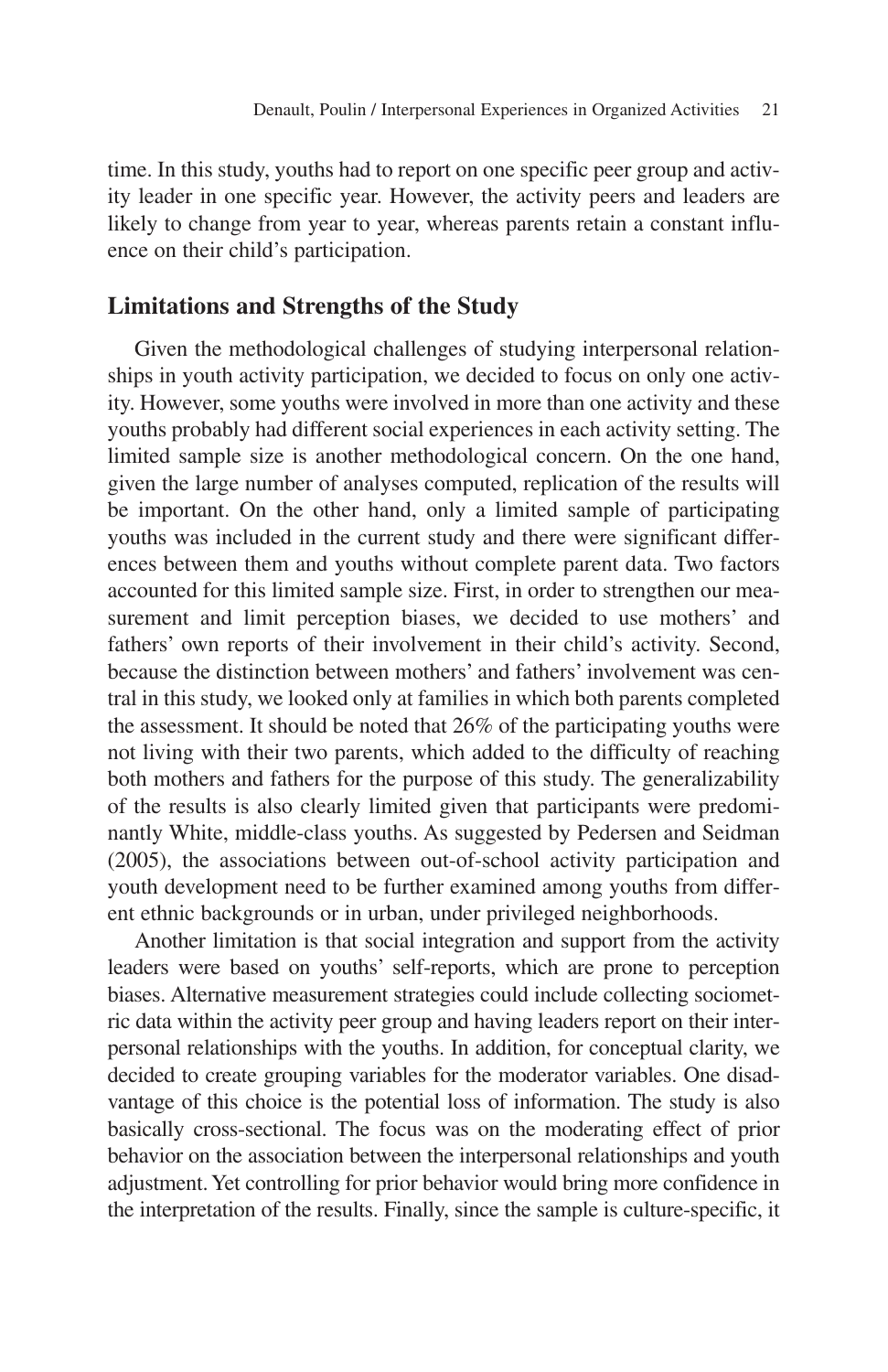is important to consider the extent to which the findings reported in this study can be generalized to other settings. For instance, both in the United States and in Canada, organized activities are voluntary, have regular schedules and adult leaders, and promote the development of various skills. However, in the school system where the current data were collected, the transition from elementary to high school occurs after the 6th grade, with no other transition during the high school years. In addition, youths mostly participate in community-based activities, whereas in the United States organized activities are often held within the school system.

Nevertheless, this study has several strengths. Following the work in this area, we considered four possible social processes by which participation in organized activities could be linked to youths' adjustment and commitment to their activities. In doing so, we found different contributions of the family and the activity peers and leaders to youth adjustment. Mothers' and fathers' involvement were only moderately related, as were social integration in the activity peer group and support from the activity leader. Moreover, the amount of parental involvement was not related to what youths were experiencing with the activity peers and leaders, suggesting that, as mentioned by Vandell (2000), youths' multiple interpersonal relationships meet different social needs. In addition, we examined the contributions of both mothers and fathers, and their direct involvement in the adolescent's activities. Finally, the design was multisource, including youths', mothers', fathers', and teachers' reports, as well as official school records.

#### **Conclusion and Implications for Future Research**

In sum, the quality of the interpersonal relationships youths maintain in the context of organized activities can be associated with their adjustment and long-term participation. Positive interpersonal input within activity participation might be especially important in early adolescence, when youths experience multiple transitions in school settings, parent-child relationships, and peer networks. New directions for future research include the examination of activity-related interpersonal relationships together with other relationships outside of the activities. The significant relationships for youth development take place in diverse ecological niches (Bronfenbrenner, 1979). Thus, questions remain as to whether the interpersonal relationships in youth participation are unique to the activity or whether they reflect interpersonal relationships that youths experience in other contexts, such as the quality of their relationships with their parents, their social acceptance outside of the activity, or their support from their schoolteachers. This study focused on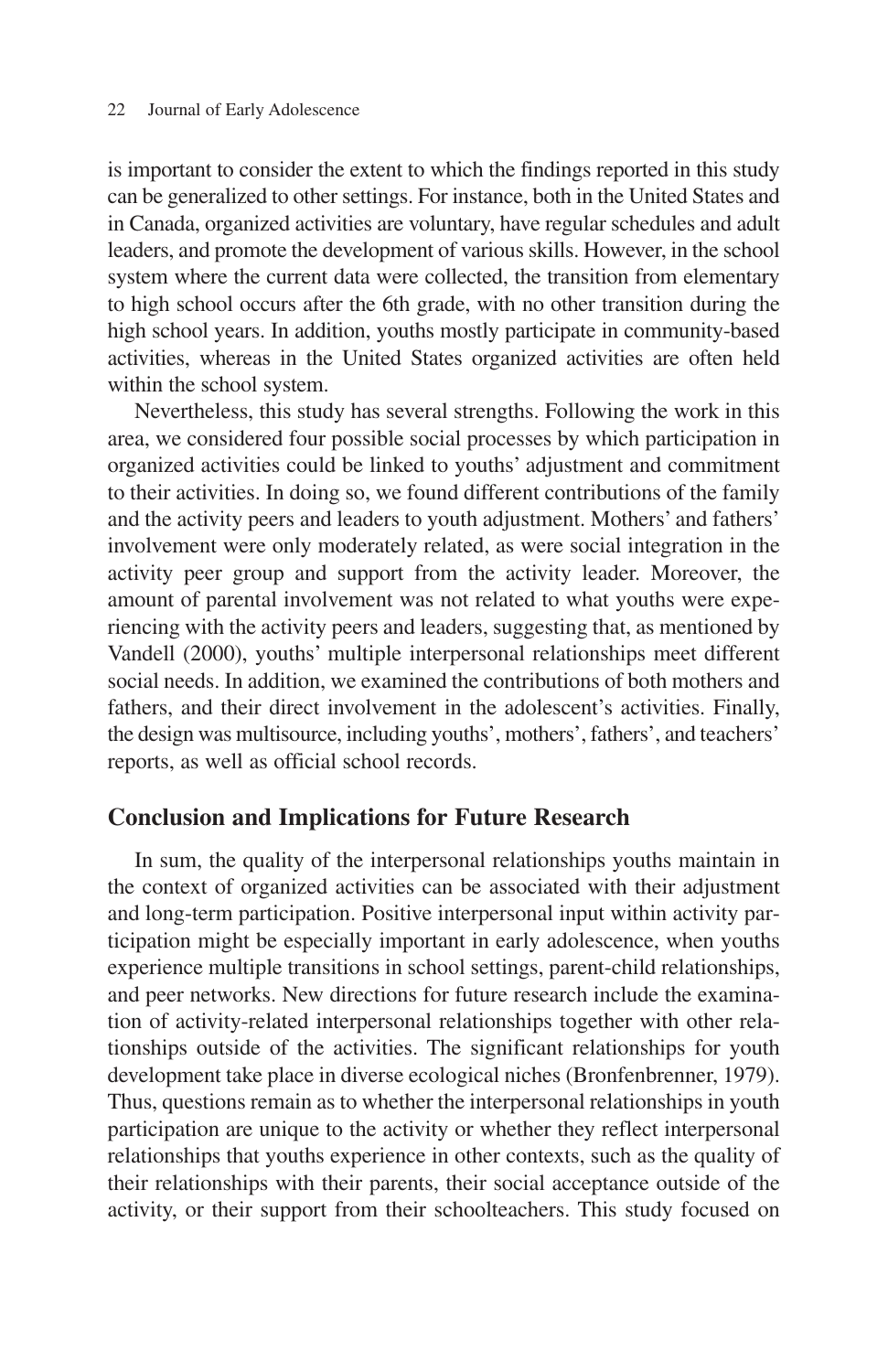social aspects of youth activity participation. Still, the personal aspects and their interactions with the social climate of the activities need to be investigated to better understand the mechanisms behind the positive, and potentially negative, effects of participation. Further insights into why and how youths benefit from their participation in organized activities is important, especially if we hope to use these activities as positive socialization contexts for youths. Based on our findings, we could advise school administrations and community-based organizations to get parents involved in their children's activities, to provide training for the activity leaders—given the positive role they are likely to play in youths' lives—and to stay alert to interactions within the activity peer group, in order to ensure that participation remains a positive context for youth development.

### **Note**

1. It should be noted that the same analyses were computed with the complete sample  $(n = 185)$  to see whether there were differences with the set of results presented in the text computed with the reduced sample  $(n = 115)$ . Accordingly, we computed the regression analyses on the four outcomes with the complete sample. The results were exactly the same as the ones reported in the text, except for the moderating effect of gender in the link between mothers' involvement and academic achievement, which was no longer significant. Given the instability of this moderating effect across the two subsamples, we decided not to present and discuss this finding in the text.

# **References**

- Anderson, J. C., Funk, J. B., Elliott, R., & Smith, P. H. (2003). Parental support and pressure and children's extracurricular activities: Relationships with amount of involvement and affective experience of participation. *Applied Developmental Psychology, 24*, 241-257.
- Barber, B. L., Eccles, J. S., & Stone, M. R. (2001). Whatever happened to the jock, the brain, and the princess? Young adult pathways linked to adolescent activity involvement and social identity. *Journal of Adolescent Research, 16*, 429-455.
- Barber, B. L., Stone, M. R., Hunt, J. E., & Eccles, J. S. (2005). Benefits of activity participation: The role of identity affirmation and peer group norm sharing. In J. L. Mahoney, R. W. Larson, & J. S. Eccles (Eds.), *Organized activities as contexts of development: Extracurricular activities, after-school, and community programs* (pp. 185-210). Mahwah, NJ: Lawrence Erlbaum.
- Baron, R. M., & Kenny, D. A. (1986). The moderator-mediator variable distinction in social psychological research: Conceptual, strategic, and statistical considerations. *Journal of Personality and Social Psychology, 51*, 1173-1182.
- Benenson, J. F. (1990). Gender differences in social networks. *Journal of Early Adolescence, 10*, 472-495.
- Bronfenbrenner, U. (1979). *The ecology of human development: Experiments by nature and by design.* Cambridge, MA: Harvard University Press.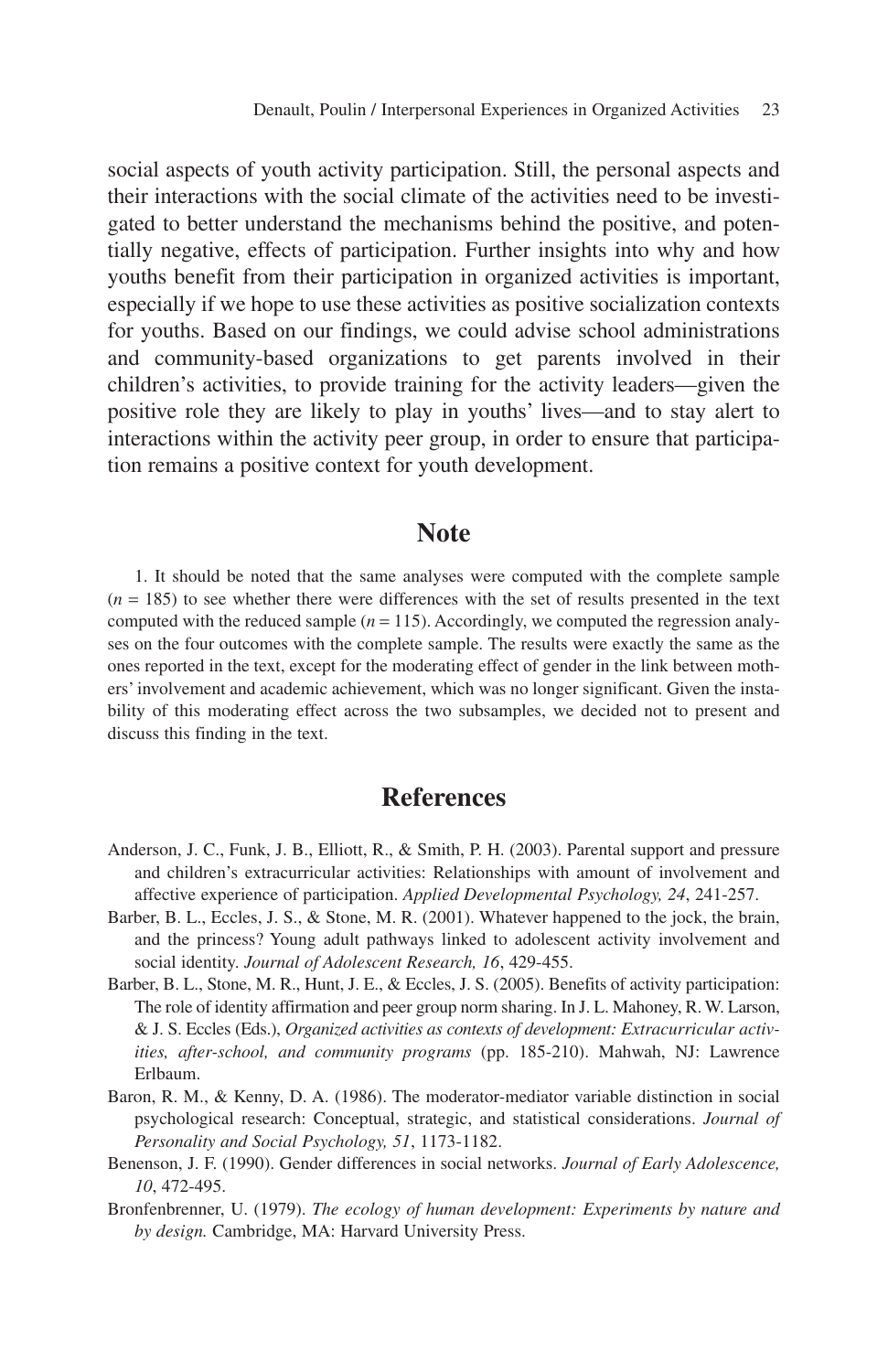- Cohen, J., & Cohen, P. (1983). *Applied multiple regression/correlation analysis for the behavioral sciences*. Hillsdale, NJ: Lawrence Erlbaum.
- Crouter, A. C., Manke, B. A., & McHale, S. M. (1995). The family context of gender intensification. *Child Development, 66*, 317-329.
- Darling, N. (2005). Participation in extracurricular activities and adolescent adjustment: Cross-sectional and longitudinal findings. *Journal of Youth and Adolescence, 34*, 493-505.
- Darling, N., Caldwell, L. L., & Smith, R. (2005). Participation in school-based extracurricular activities and adolescent adjustment. *Journal of Leisure Research, 37*, 51-76.
- DeJong, J., & Walker, J. (2002, April). *The influence of parental involvement in school-related activities on adolescent social development*. Paper presented at the Society of Research on Adolescence, New Orleans, LA.
- Denault, A. S., & Poulin, F. (2006). *Intensity of participation in organized youth activities during the high school years: Longitudinal associations with adjustment*. Manuscript submitted for publication.
- Dodge, K. A., & Coie, J. D. (1987). Social-information processing factors in reactive and proactive aggression in children's peer groups. *Journal of Personality and Social Psychology, 53*, 1146-1158.
- Dubois, D. L., Holloway, B. E., Valentine, J. C., & Cooper, H. (2002). Effectiveness of mentoring programs for youth: A meta-analytic review. *American Journal of Community Psychology, 30*, 157-197.
- Dworkin, J. B., Larson, R., & Hansen, D. (2003). Adolescents' accounts of growth experiences in youth activities. *Journal of Youth and Adolescence, 32*, 17-26.
- Eccles, J. S., & Barber, B. L. (1999). Student council, volunteering, basketball, or marching band: What kind of extracurricular involvement matters? *Journal of Adolescent Research, 14*, 10-43.
- Eccles, J. S., Barber, B. L., Stone, M. R., & Hunt, J. (2003). Extracurricular activities and adolescent development. *Journal of Social Issues, 59*, 865-889.
- Eccles, J. S., & Gootman, J. (Eds.). (2002). *Community programs to promote youth development*. Washington, DC: National Academy Press.
- Feldman, A. F., & Matjasko, J. L. (2005). The role of school-based extracurricular activities on adolescent development: A comprehensive review and future directions. *Review of Educational Research, 75*, 159-210.
- Fletcher, A. C., Elder, G. H., & Mekos, D. (2000). Parental influences on adolescent involvement in community activities. *Journal of Research on Adolescence, 10*, 29-48.
- Fredricks, J. A., Alfeld-Liro, C. J., Hruda, L. Z., Eccles, J. S., Patrick, H., & Ryan, A. M. (2002). A qualitative exploration of adolescents' commitments to athletics and the arts. *Journal of Adolescent Research, 17*, 68-97.
- Fredricks, J. A., & Eccles, J. E. (2006). Is extracurricular participation associated with beneficial outcomes? Concurrent and longitudinal relations. *Developmental Psychology, 42*, 698-713.
- Fuligni, A. J., Eccles, J. S., Barber, B. L., & Clements, P. (2001). Early adolescent peer orientation and adjustment during high school. *Developmental Psychology, 37*, 28-36.
- Gore, S., Farrell, F., & Gordon, J. (2001). Sports involvement as protection against depressed mood. *Journal of Research on Adolescence, 11*, 119-130.
- Grossman, J. B., & Tierney, J. P. (1998). Does mentoring work? An impact study of the Big Brothers Big Sisters Program. *Evaluation Review, 22*, 402-425.
- Hansen, D. M., Larson, R. W., & Dworkin, J. B. (2003). What adolescents learn in organized youth activities: A survey of self-reported developmental experiences. *Journal of Research on Adolescence, 13*, 25-55.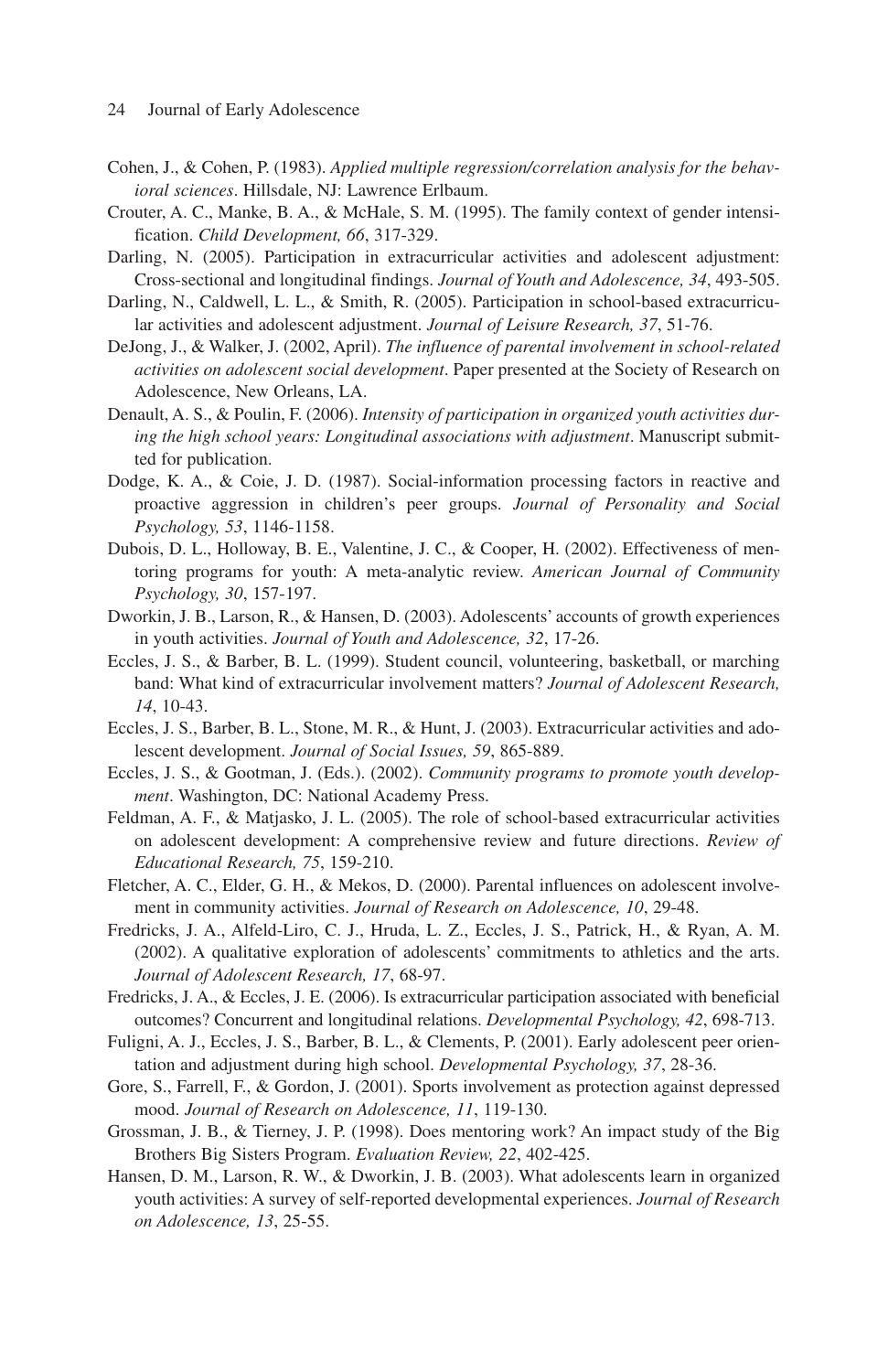- Hoover-Dempsey, K. V., Battiato, A. C., Walker, J. M. T., Reed, R. P., DeJong, J. M., & Jones, K. P. (2001). Parental involvement in homework. *Educational Psychologist, 36*, 195-209.
- Huebner, A. J., & Mancini, J. A. (2003). Shaping out-of-school time use among youth: The effects of self, family and friend systems. *Journal of Youth and Adolescence, 32*, 453-463.
- Kovacs, M. (1981). Rating scales to assess depression in school-aged children. *Acta Paedopsychiatry, 46*, 405-415.
- Kovacs, M. (1983). *The Children's Depression Inventory: A self-rated depression scale for school-aged youngsters.* Unpublished manuscript, University of Pittsburgh, School of Medicine.
- Lansford, J. E. (2006). Peer effects in community programs. In K. A. Dodge, T. J. Dishion, & J. E. Lansford (Dir. publ.), *Deviant peer influences in programs for youth: Problems and solutions* (pp. 215-233). New York: Guilford.
- Larson, R. W. (2000). Toward a psychology of positive youth development. *American Psychologist, 55*, 170-183.
- Luthar, S. S., Cicchetti, D., & Becker, B. (2000). The construct of resilience: A critical evaluation and guidelines for future work. *Child Development, 71*, 543-562.
- Maccoby, E. E. (1990). Gender and relationships: A developmental account. *American Psychologist, 45*, 513-520.
- Maccoby, E. E. (1998). *The two sexes: Growing up apart, coming together*. Cambridge, MA: Harvard University Press.
- Mahoney, J. L. (2000). School extracurricular activity participation as a moderator in the development of antisocial patterns. *Child Development, 71*, 502-516.
- Mahoney, J. L., & Cairns, R. B. (1997). Do extracurricular activities protect against early school dropout? *Developmental Psychology, 33*, 241-253.
- Mahoney, J. L., Cairns, B. D., & Farmer, T. W. (2003). Promoting interpersonal competence and educational success through extracurricular activity participation. *Journal of Educational Psychology, 95*, 409-418.
- Mahoney, J. L., Schweder, A. E., & Stattin, H. (2002). Structured after-school activities as a moderator of depressed mood for adolescents with detached relations to their parents. *Journal of Community Psychology, 30*, 69-86.
- Mahoney, J. L., & Stattin, H. (2000). Leisure activities and adolescent antisocial behavior: The role of structure and social context. *Journal of Adolescence, 23*, 113-127.
- McNeal, R. B. (1995). Extracurricular activities and high school dropouts. *Sociology of Education, 68*, 62-81.
- McNeal, R. B. (1998). High school extracurricular activities: Closed structures and stratifying patterns of participation. *Journal of Educational Research, 9*, 183-191.
- Patrick, H., Ryan, A., Alfeld-Liro, C., Fredricks, J., Hruda, L., & Eccles, J. S. (1999). Adolescents' commitment to developing talent: The role of peers in continuing motivation for sports and the arts. *Journal of Youth and Adolescence, 29*, 741-763.
- Pearce, N. J., & Larson, R. W. (2006). How teens become engaged in youth development programs: The role of motivational change in a civic activism organization. *Applied Developmental Science, 10*(3), 121-131.
- Pedersen, S. (2005). Urban adolescents' out-of-school activity profiles: Associations with youth, family, and school transition characteristics. *Applied Developmental Science, 9*(2), 107-124.
- Pedersen, S., & Seidman, E. (2005). Contexts and correlates of out-of-school activity participation among low-income urban adolescents. In J. L. Mahoney, R. W. Larson, & J. S. Eccles (Eds.), *Organized activities as contexts of development: Extracurricular activities, after-school, and community programs* (pp. 85-109). Mahwah, NJ: Lawrence Erlbaum.